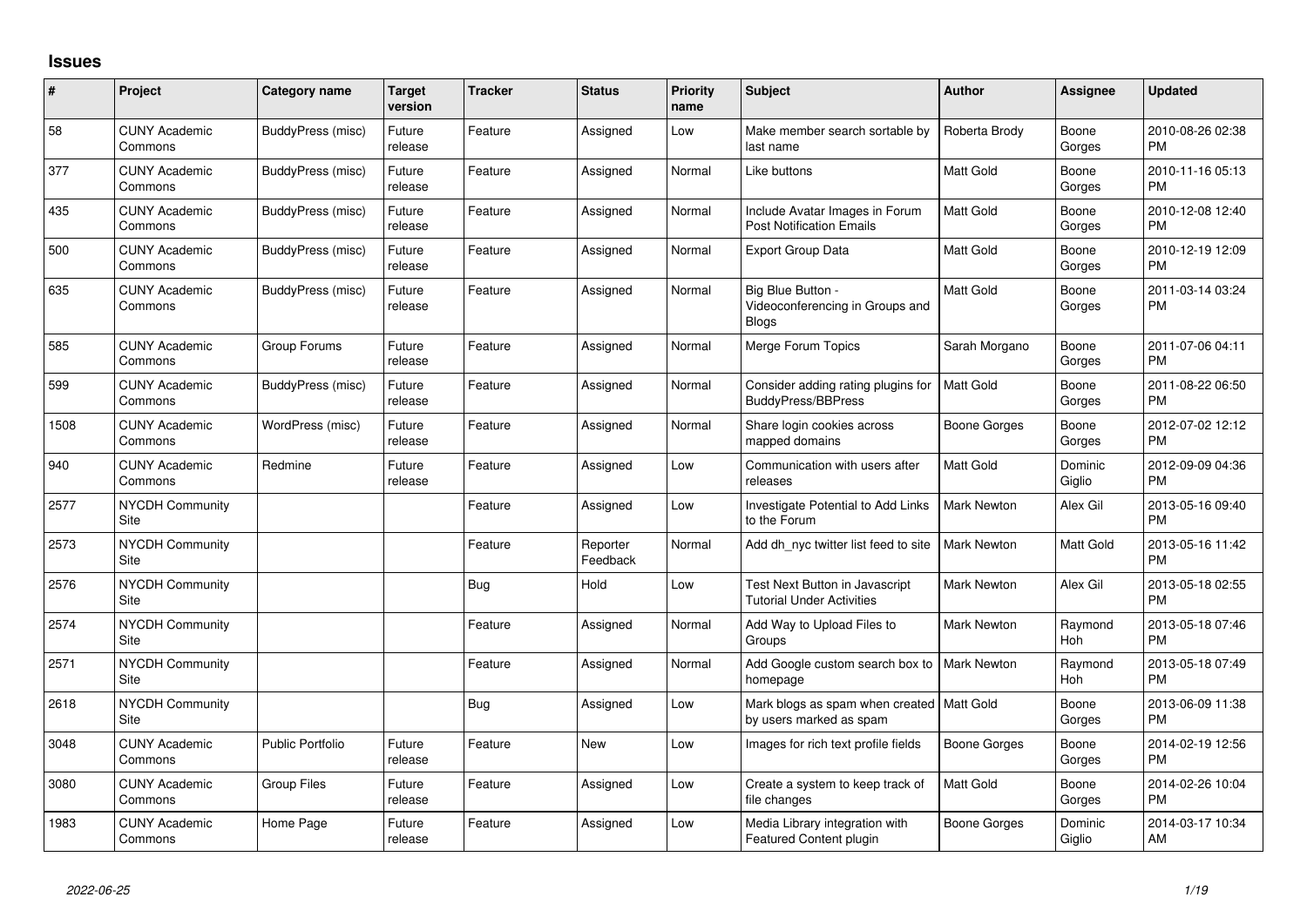| #    | Project                         | <b>Category name</b>     | <b>Target</b><br>version | <b>Tracker</b> | <b>Status</b>       | <b>Priority</b><br>name | <b>Subject</b>                                                             | <b>Author</b>    | Assignee            | <b>Updated</b>                |
|------|---------------------------------|--------------------------|--------------------------|----------------|---------------------|-------------------------|----------------------------------------------------------------------------|------------------|---------------------|-------------------------------|
| 860  | <b>CUNY Academic</b><br>Commons | Design                   | Future<br>release        | Design/UX      | Assigned            | Normal                  | <b>Standardize Button Treatment</b><br><b>Across the Commons</b>           | Chris Stein      | Chris Stein         | 2014-05-01 09:45<br>AM        |
| 1888 | <b>CUNY Academic</b><br>Commons | Home Page                | Future<br>release        | Feature        | Assigned            | Normal                  | Refactor BP MPO Activity Filter to<br>support proper pagination            | Sarah Morgano    | Boone<br>Gorges     | 2014-05-01 07:11<br><b>PM</b> |
| 3220 | <b>CUNY Academic</b><br>Commons | <b>Public Portfolio</b>  | Future<br>release        | Feature        | Assigned            | Normal                  | Add indent/outdent option to<br>Formatting Buttons on Profile<br>Page      | Matt Gold        | Boone<br>Gorges     | 2014-05-21 10:39<br><b>PM</b> |
| 3354 | <b>CUNY Academic</b><br>Commons | <b>Group Files</b>       | Future<br>release        | Feature        | Assigned            | Low                     | Allow Group Download of Multiple<br><b>Selected Files</b>                  | <b>Matt Gold</b> | Chris Stein         | 2014-08-01 08:50<br>AM        |
| 3419 | <b>CUNY Academic</b><br>Commons | Group Invitations        | 1.6.14                   | <b>Bug</b>     | Testing<br>Required | Normal                  | Neatening the display of<br>messages on group requests                     | Matt Gold        | Boone<br>Gorges     | 2014-09-01 09:29<br><b>PM</b> |
| 2223 | <b>CUNY Academic</b><br>Commons | <b>WordPress Plugins</b> | Future<br>release        | Feature        | Assigned            | Low                     | Add Participad to the CUNY<br><b>Academic Commons</b>                      | Matt Gold        | Boone<br>Gorges     | 2014-09-17 10:03<br><b>PM</b> |
| 3330 | <b>CUNY Academic</b><br>Commons | My Commons               | Future<br>release        | Feature        | Assigned            | Normal                  | 'Commons Information" tool                                                 | Boone Gorges     | Chris Stein         | 2014-09-22 08:46<br><b>PM</b> |
| 3458 | <b>CUNY Academic</b><br>Commons | Groups (misc)            | Future<br>release        | Feature        | Assigned            | Normal                  | Filter Members of Group by<br>Campus                                       | Michael Smith    | Samantha<br>Raddatz | 2014-09-26 08:32<br><b>PM</b> |
| 3193 | <b>CUNY Academic</b><br>Commons | Group Forums             | Future<br>release        | Feature        | Assigned            | Normal                  | bbPress 2.x dynamic roles and<br><b>RBE</b>                                | Boone Gorges     | Boone<br>Gorges     | 2014-09-30 01:30<br><b>PM</b> |
| 3506 | <b>CUNY Academic</b><br>Commons | Publicity                | 1.7                      | Publicity      | New                 | Normal                  | Prepare 1.7 email messaging                                                | Micki Kaufman    | Micki<br>Kaufman    | 2014-10-01 12:36<br><b>PM</b> |
| 3509 | <b>CUNY Academic</b><br>Commons | Publicity                | 1.7                      | Publicity      | <b>New</b>          | Normal                  | Create 1.7 digital signage imagery                                         | Micki Kaufman    | Marilyn<br>Weber    | 2014-10-01 12:40<br><b>PM</b> |
| 3524 | <b>CUNY Academic</b><br>Commons | Documentation            | Not tracked              | Documentation  | Assigned            | Normal                  | Post describing all you can do<br>when starting up a new<br>blog/group     | Matt Gold        | scott voth          | 2014-10-04 12:56<br><b>PM</b> |
| 3492 | <b>CUNY Academic</b><br>Commons | <b>WordPress Themes</b>  | Future<br>release        | Support        | Assigned            | Normal                  | Add CBOX theme to the<br>Commons                                           | scott voth       | Raymond<br>Hoh      | 2014-10-08 05:55<br><b>PM</b> |
| 3511 | <b>CUNY Academic</b><br>Commons | Publicity                | 1.7                      | Publicity      | Assigned            | Normal                  | Social media for 1.7                                                       | Micki Kaufman    | Sarah<br>Morgano    | 2014-10-14 03:32<br><b>PM</b> |
| 3510 | <b>CUNY Academic</b><br>Commons | Publicity                | 1.7                      | Publicity      | Assigned            | Normal                  | Post on the News Blog re: 'My<br>Commons'                                  | Micki Kaufman    | Sarah<br>Morgano    | 2014-10-15 11:18<br>AM        |
| 3475 | <b>CUNY Academic</b><br>Commons | Events                   | Future<br>release        | Feature        | Assigned            | Normal                  | Request to add plugin to<br>streamline room<br>booking/appointment booking | Naomi Barrettara | Boone<br>Gorges     | 2014-12-01 05:14<br><b>PM</b> |
| 3691 | <b>CUNY Academic</b><br>Commons | <b>WordPress Plugins</b> | Future<br>release        | <b>Bug</b>     | <b>New</b>          | Normal                  | <b>WPMU Domain Mapping</b><br>Debugging on cdev                            | Raymond Hoh      | Matt Gold           | 2014-12-12 09:04<br>AM        |
| 2167 | <b>CUNY Academic</b><br>Commons | WordPress (misc)         | Future<br>release        | Bug            | Assigned            | Normal                  | <b>CAC-Livestream Plugin Issues</b>                                        | Michael Smith    | Dominic<br>Giglio   | 2015-01-02 03:06<br><b>PM</b> |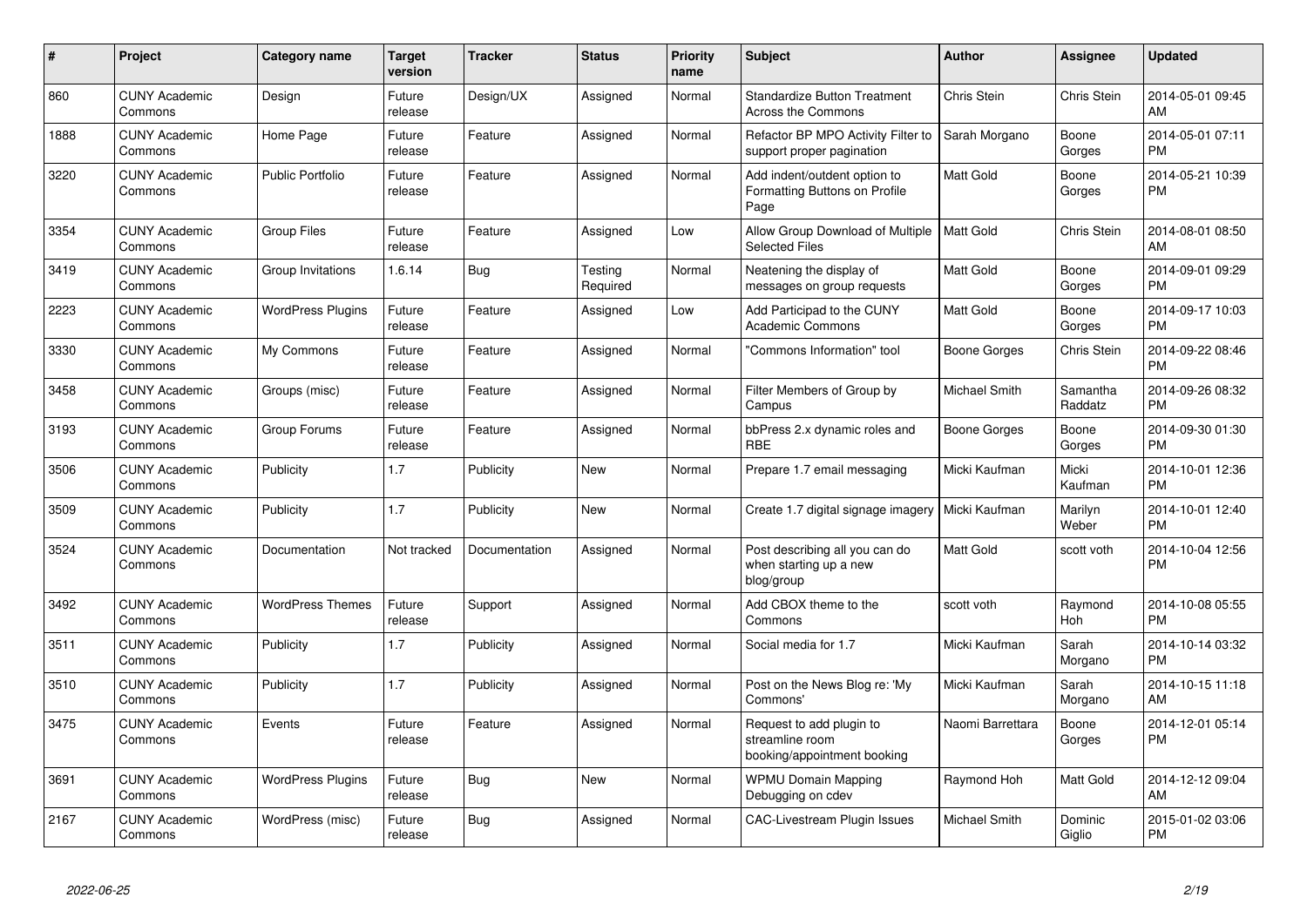| #    | Project                         | <b>Category name</b>     | <b>Target</b><br>version | <b>Tracker</b> | <b>Status</b> | <b>Priority</b><br>name | <b>Subject</b>                                                                 | Author              | <b>Assignee</b>     | <b>Updated</b>                |
|------|---------------------------------|--------------------------|--------------------------|----------------|---------------|-------------------------|--------------------------------------------------------------------------------|---------------------|---------------------|-------------------------------|
| 412  | <b>CUNY Academic</b><br>Commons | <b>WordPress Themes</b>  | Future<br>release        | Feature        | Assigned      | Normal                  | <b>Featured Themes</b>                                                         | Matt Gold           | Dominic<br>Giglio   | 2015-01-05 08:44<br><b>PM</b> |
| 658  | <b>CUNY Academic</b><br>Commons | <b>WordPress Plugins</b> | Future<br>release        | Feature        | Assigned      | Normal                  | Rebulid Sitewide Tag Suggestion                                                | Matt Gold           | Boone<br>Gorges     | 2015-01-05 08:47<br><b>PM</b> |
| 1562 | <b>CUNY Academic</b><br>Commons | <b>WordPress Plugins</b> | Future<br>release        | Feature        | Assigned      | Low                     | Play with NYT Collaborative<br><b>Authoring Tool</b>                           | Matt Gold           | Boone<br>Gorges     | 2015-01-05 08:47<br><b>PM</b> |
| 364  | <b>CUNY Academic</b><br>Commons | <b>WordPress Plugins</b> | Future<br>release        | Feature        | <b>New</b>    | Normal                  | <b>Bulletin Board</b>                                                          | <b>Matt Gold</b>    |                     | 2015-01-05 08:50<br><b>PM</b> |
| 2753 | <b>CUNY Academic</b><br>Commons | <b>Public Portfolio</b>  | Future<br>release        | Feature        | <b>New</b>    | Normal                  | Create actual actual tagification in<br>academic interests and other<br>fields | Micki Kaufman       | Boone<br>Gorges     | 2015-01-05 08:52<br><b>PM</b> |
| 2832 | <b>CUNY Academic</b><br>Commons | <b>Public Portfolio</b>  | Future<br>release        | Feature        | Assigned      | Normal                  | Improve interface for (not)<br>auto-linking profile fields                     | <b>Boone Gorges</b> | Chris Stein         | 2015-01-05 08:52<br><b>PM</b> |
| 2754 | <b>CUNY Academic</b><br>Commons | Design                   | Future<br>release        | Feature        | Assigned      | Normal                  | Determine strategy for CAC logo<br>handling in top header                      | Micki Kaufman       | Chris Stein         | 2015-01-05 08:53<br><b>PM</b> |
| 3042 | <b>CUNY Academic</b><br>Commons | <b>Public Portfolio</b>  | Future<br>release        | Feature        | Assigned      | Normal                  | Browsing member interests                                                      | Matt Gold           | Boone<br>Gorges     | 2015-03-21 09:04<br><b>PM</b> |
| 3759 | <b>CUNY Academic</b><br>Commons | WordPress (misc)         | Future<br>release        | Feature        | Assigned      | Normal                  | Review Interface for Adding Users   Matt Gold<br>to Blogs                      |                     | Boone<br>Gorges     | 2015-03-24 05:52<br><b>PM</b> |
| 3308 | <b>CUNY Academic</b><br>Commons | Group Invitations        | Future<br>release        | Feature        | Assigned      | Normal                  | Allow members to rescind group<br>invitations                                  | Matt Gold           | Boone<br>Gorges     | 2015-04-01 08:53<br><b>PM</b> |
| 3770 | <b>CUNY Academic</b><br>Commons | <b>Public Portfolio</b>  | Future<br>release        | Feature        | Assigned      | Normal                  | Improve Layout/Formatting of<br>Positions Area on Public<br>Portfolios         | Matt Gold           | Chris Stein         | 2015-04-01 09:17<br><b>PM</b> |
| 3059 | <b>CUNY Academic</b><br>Commons | Group Forums             | Future<br>release        | Design/UX      | <b>New</b>    | Normal                  | Forum Post Permissable Content<br><b>Explanatory Text</b>                      | Chris Stein         | Chris Stein         | 2015-04-02 11:27<br>AM        |
| 3577 | <b>CUNY Academic</b><br>Commons | My Commons               | Future<br>release        | Design/UX      | Assigned      | Normal                  | Replies to items in My Commons                                                 | <b>Matt Gold</b>    | Raymond<br>Hoh      | 2015-04-09 05:19<br><b>PM</b> |
| 370  | <b>CUNY Academic</b><br>Commons | Registration             | Future<br>release        | Feature        | Assigned      | High                    | Guest Accounts                                                                 | Matt Gold           | Matt Gold           | 2015-04-09 09:33<br><b>PM</b> |
| 3662 | <b>CUNY Academic</b><br>Commons | <b>SEO</b>               | Future<br>release        | Feature        | Assigned      | Normal                  | Duplicate Content/SEO/Google<br>issues                                         | Matt Gold           | Raymond<br>Hoh      | 2015-04-13 04:37<br><b>PM</b> |
| 3536 | <b>CUNY Academic</b><br>Commons | My Commons               | Future<br>release        | Feature        | Assigned      | Normal                  | Infinite Scroll on My Commons<br>page                                          | Matt Gold           | Raymond<br>Hoh      | 2015-04-13 04:42<br>PM        |
| 4027 | <b>CUNY Academic</b><br>Commons | Commons In A Box         | Not tracked              | Design/UX      | Assigned      | Normal                  | Usability review of CBOX update<br>procedures                                  | Matt Gold           | Samantha<br>Raddatz | 2015-05-11 06:36<br><b>PM</b> |
| 4053 | <b>CUNY Academic</b><br>Commons | Events                   | Future<br>release        | Feature        | Assigned      | Normal                  | Create new tab for past events                                                 | Matt Gold           | Boone<br>Gorges     | 2015-05-12 02:10<br><b>PM</b> |
| 4222 | <b>CUNY Academic</b><br>Commons | User Experience          | Future<br>release        | Design/UX      | New           | Normal                  | Add information to 'Delete<br>Account' page                                    | Samantha Raddatz    | scott voth          | 2015-06-26 11:35<br>AM        |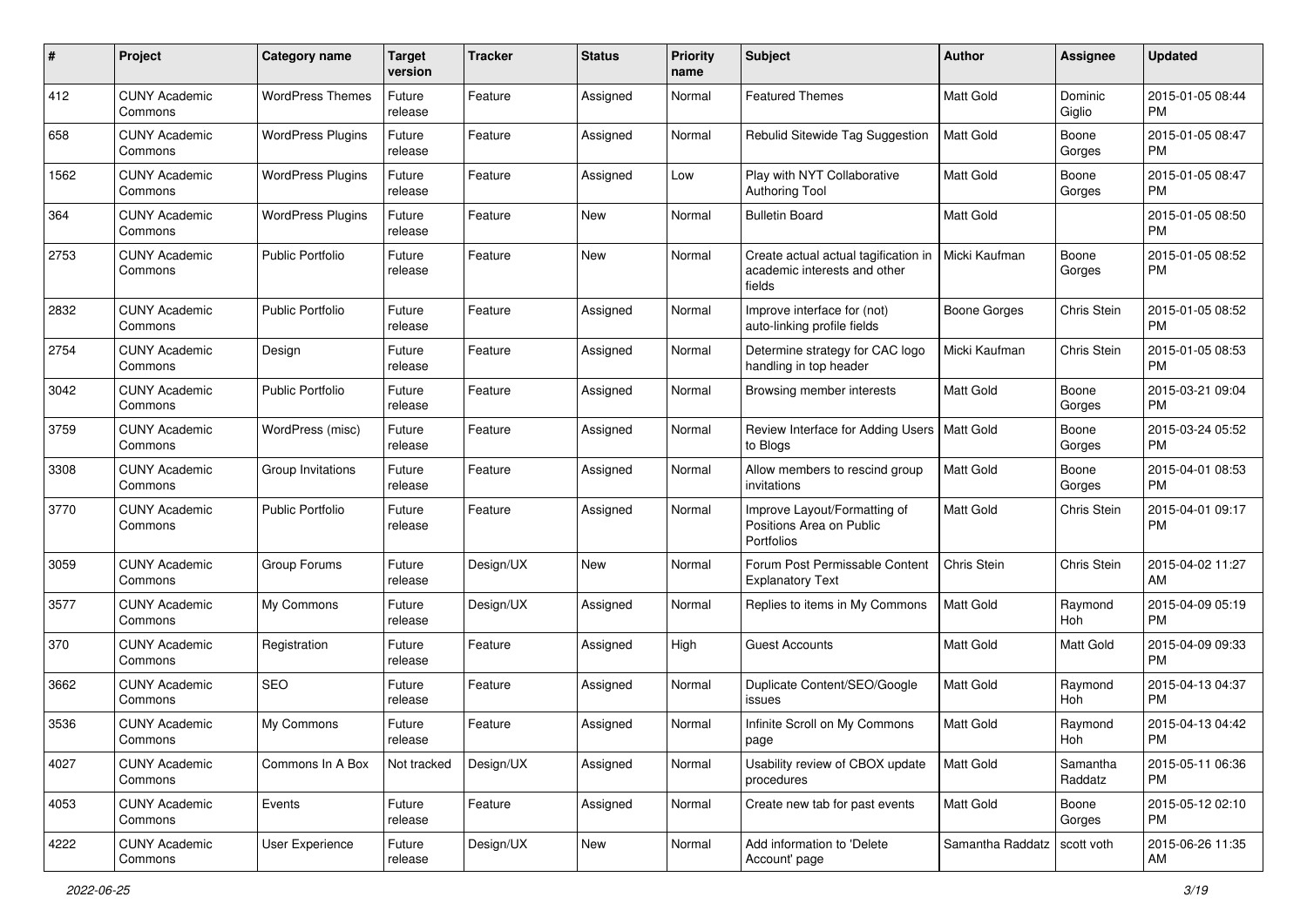| #    | Project                         | <b>Category name</b>    | <b>Target</b><br>version | <b>Tracker</b> | <b>Status</b> | <b>Priority</b><br>name | <b>Subject</b>                                                        | <b>Author</b>           | Assignee            | <b>Updated</b>                |
|------|---------------------------------|-------------------------|--------------------------|----------------|---------------|-------------------------|-----------------------------------------------------------------------|-------------------------|---------------------|-------------------------------|
| 4221 | <b>CUNY Academic</b><br>Commons | Group Forums            | Future<br>release        | Design/UX      | Assigned      | Normal                  | Add 'Number of Posts' display<br>option to Forum page                 | Samantha Raddatz        | Samantha<br>Raddatz | 2015-06-26 02:21<br><b>PM</b> |
| 4225 | <b>CUNY Academic</b><br>Commons | <b>DiRT</b> Integration | Future<br>release        | Design/UX      | <b>New</b>    | Normal                  | Add information to DIRT page (in<br>Create a Group)                   | Samantha Raddatz        | Matt Gold           | 2015-06-26 03:14<br><b>PM</b> |
| 4238 | <b>CUNY Academic</b><br>Commons | Events                  | Future<br>release        | Feature        | Assigned      | Normal                  | Copy Events to Other Groups?                                          | Matt Gold               | Boone<br>Gorges     | 2015-07-02 10:08<br>AM        |
| 4253 | <b>CUNY Academic</b><br>Commons | <b>Public Portfolio</b> | Future<br>release        | Design/UX      | <b>New</b>    | Normal                  | Encourage users to add portfolio<br>content                           | Samantha Raddatz        | Samantha<br>Raddatz | 2015-07-07 11:32<br>AM        |
| 4235 | <b>CUNY Academic</b><br>Commons |                         | Not tracked              | Design/UX      | Assigned      | Normal                  | Explore user experience around<br>comments on forum topics vs<br>docs | Matt Gold               | Samantha<br>Raddatz | 2015-07-21 10:23<br>AM        |
| 4404 | <b>CUNY Academic</b><br>Commons | <b>Public Portfolio</b> | Future<br>release        | Design/UX      | Assigned      | Normal                  | Change color of permissions info<br>on portfolio editing interface    | <b>Matt Gold</b>        | Samantha<br>Raddatz | 2015-08-11 05:28<br><b>PM</b> |
| 4388 | <b>CUNY Academic</b><br>Commons | WordPress (misc)        | Future<br>release        | <b>Bug</b>     | Assigned      | Normal                  | Repeated request for<br>authentication.                               | Alice.Lynn<br>McMichael | Raymond<br>Hoh      | 2015-08-11 07:35<br><b>PM</b> |
| 4535 | <b>CUNY Academic</b><br>Commons | My Commons              | Future<br>release        | Bug            | <b>New</b>    | Low                     | My Commons filter issue                                               | scott voth              | Raymond<br>Hoh      | 2015-09-01 11:17<br>AM        |
| 4226 | <b>CUNY Academic</b><br>Commons | <b>BuddyPress Docs</b>  | Future<br>release        | Design/UX      | <b>New</b>    | Normal                  | Add option to connect a Doc with<br>a Group                           | Samantha Raddatz        | Samantha<br>Raddatz | 2015-09-09 04:08<br><b>PM</b> |
| 4592 | <b>CUNY Academic</b><br>Commons | Events                  | Future<br>release        | Design/UX      | <b>New</b>    | Normal                  | Event Creation - Venue Dropdown<br>Slow                               | Samantha Raddatz        | Boone<br>Gorges     | 2015-09-14 04:56<br><b>PM</b> |
| 4622 | <b>CUNY Academic</b><br>Commons | <b>Public Portfolio</b> | Future<br>release        | Design/UX      | <b>New</b>    | Normal                  | <b>Profile Visibility Settings</b>                                    | Samantha Raddatz        | Samantha<br>Raddatz | 2015-09-21 12:18<br><b>PM</b> |
| 4661 | <b>CUNY Academic</b><br>Commons | <b>User Experience</b>  | Future<br>release        | Bug            | Assigned      | Normal                  | <b>Simplify Events text</b>                                           | <b>Matt Gold</b>        | Samantha<br>Raddatz | 2015-10-02 09:06<br><b>PM</b> |
| 3192 | <b>CUNY Academic</b><br>Commons | Group Forums            | Future<br>release        | Feature        | Assigned      | Normal                  | Customizable forum views for<br>bbPress 2.x group forums              | Boone Gorges            | Raymond<br>Hoh      | 2015-11-09 12:47<br><b>PM</b> |
| 3565 | <b>CUNY Academic</b><br>Commons | My Commons              | Not tracked              | Documentation  | <b>New</b>    | Normal                  | Load Newest inconsistencies                                           | <b>Chris Stein</b>      | scott voth          | 2015-11-09 01:16<br><b>PM</b> |
| 3517 | <b>CUNY Academic</b><br>Commons | My Commons              | Future<br>release        | Feature        | Assigned      | Normal                  | Mute/Unmute My Commons<br>updates                                     | <b>Matt Gold</b>        | Raymond<br>Hoh      | 2015-11-09 01:19<br><b>PM</b> |
| 3473 | <b>CUNY Academic</b><br>Commons | <b>User Experience</b>  | Future<br>release        | Feature        | Assigned      | Normal                  | Commons profile: Add help info<br>about "Positions" replacing "title" | Keith Miyake            | Samantha<br>Raddatz | 2015-11-09 02:28<br><b>PM</b> |
| 308  | <b>CUNY Academic</b><br>Commons | Registration            | Future<br>release        | Feature        | <b>New</b>    | Normal                  | Group recommendations for<br>signup process                           | Boone Gorges            | Samantha<br>Raddatz | 2015-11-09 05:07<br><b>PM</b> |
| 310  | <b>CUNY Academic</b><br>Commons | BuddyPress (misc)       | Future<br>release        | Feature        | Assigned      | Low                     | <b>Friend Request Email</b>                                           | <b>Matt Gold</b>        | Samantha<br>Raddatz | 2015-11-09 05:08<br><b>PM</b> |
| 618  | <b>CUNY Academic</b><br>Commons | <b>BuddyPress Docs</b>  | Future<br>release        | Feature        | Assigned      | Normal                  | BuddyPress Docs: export formats                                       | Boone Gorges            | Boone<br>Gorges     | 2015-11-09 05:38<br><b>PM</b> |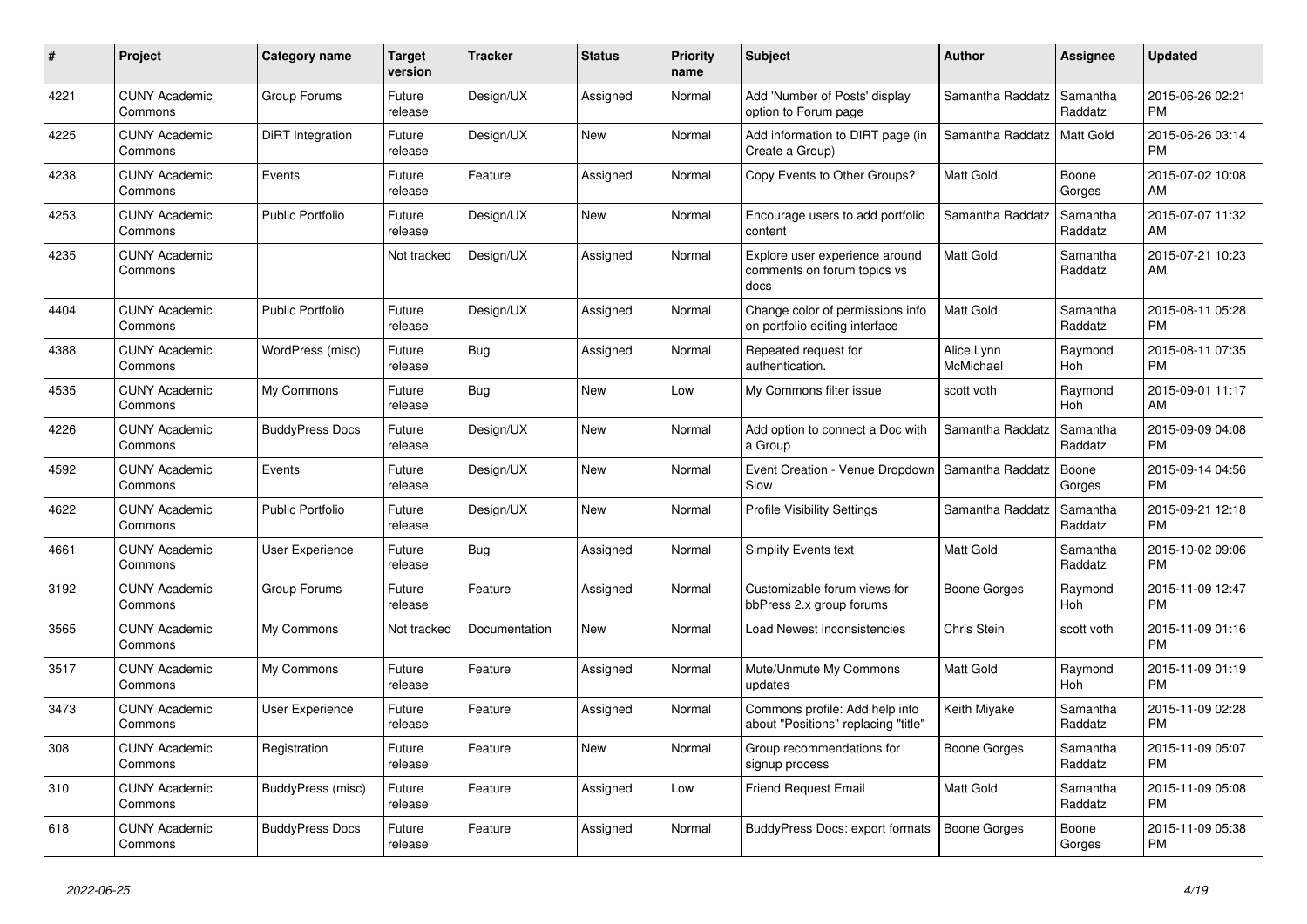| #    | Project                         | <b>Category name</b>       | <b>Target</b><br>version | <b>Tracker</b> | <b>Status</b>        | <b>Priority</b><br>name | Subject                                                                       | Author              | <b>Assignee</b>     | <b>Updated</b>                |
|------|---------------------------------|----------------------------|--------------------------|----------------|----------------------|-------------------------|-------------------------------------------------------------------------------|---------------------|---------------------|-------------------------------|
| 653  | <b>CUNY Academic</b><br>Commons | Group Blogs                | Future<br>release        | Feature        | Assigned             | Normal                  | Redesign Integration of Groups<br>and Blogs                                   | <b>Matt Gold</b>    | Samantha<br>Raddatz | 2015-11-09 05:40<br><b>PM</b> |
| 1422 | <b>CUNY Academic</b><br>Commons | <b>BuddyPress Docs</b>     | Future<br>release        | Feature        | Assigned             | Normal                  | Make "created Doc" activity icons<br>non-mini                                 | <b>Boone Gorges</b> | Boone<br>Gorges     | 2015-11-09 05:48<br><b>PM</b> |
| 1192 | <b>CUNY Academic</b><br>Commons | <b>Group Files</b>         | Future<br>release        | Feature        | Assigned             | Low                     | When posting group files, allow<br>users to add a category without<br>saving  | <b>Matt Gold</b>    | Raymond<br>Hoh      | 2015-11-09 05:53<br><b>PM</b> |
| 519  | <b>CUNY Academic</b><br>Commons | <b>BuddyPress Docs</b>     | Future<br>release        | Feature        | Assigned             | Low                     | TOC for individual docs - for new<br>BP "wiki-like" plugin                    | scott voth          | Boone<br>Gorges     | 2015-11-09 05:54<br><b>PM</b> |
| 481  | <b>CUNY Academic</b><br>Commons | Groups (misc)              | Future<br>release        | Feature        | Assigned             | Normal                  | ability to archive inactive groups<br>and blogs                               | Michael Mandiberg   | Samantha<br>Raddatz | 2015-11-09 05:56<br><b>PM</b> |
| 1456 | <b>CUNY Academic</b><br>Commons | Group Invitations          | Future<br>release        | Feature        | Reporter<br>Feedback | Low                     | Invite to Group Button from Profile   Matt Gold<br>Field                      |                     | Samantha<br>Raddatz | 2015-11-09 05:59<br><b>PM</b> |
| 333  | <b>CUNY Academic</b><br>Commons | <b>Email Notifications</b> | Future<br>release        | Feature        | Assigned             | Low                     | Delay Forum Notification Email<br>Delivery Until After Editing Period<br>Ends | <b>Matt Gold</b>    | Raymond<br>Hoh      | 2015-11-09 06:01<br><b>PM</b> |
| 1166 | <b>CUNY Academic</b><br>Commons | <b>Email Invitations</b>   | Future<br>release        | Feature        | <b>New</b>           | Low                     | Better organizational tools for<br>Sent Invites                               | <b>Boone Gorges</b> | Boone<br>Gorges     | 2015-11-09 06:02<br><b>PM</b> |
| 1165 | <b>CUNY Academic</b><br>Commons | <b>Email Invitations</b>   | Future<br>release        | Feature        | Assigned             | Low                     | Allow saved lists of invitees under<br>Send Invites                           | <b>Boone Gorges</b> | Boone<br>Gorges     | 2015-11-09 06:03<br><b>PM</b> |
| 2013 | <b>CUNY Academic</b><br>Commons | <b>Public Portfolio</b>    | Future<br>release        | Feature        | Assigned             | Low                     | Have Profile Privacy Options<br>show up only for filled-in fields             | <b>Matt Gold</b>    | Boone<br>Gorges     | 2015-11-09 06:09<br><b>PM</b> |
| 2325 | <b>CUNY Academic</b><br>Commons | BuddyPress (misc)          | Future<br>release        | Feature        | Assigned             | Low                     | Profile should have separate<br>fields for first/last names                   | local admin         | Boone<br>Gorges     | 2015-11-09 06:09<br><b>PM</b> |
| 2610 | <b>CUNY Academic</b><br>Commons | Group Invitations          | Future<br>release        | Feature        | Assigned             | Low                     | Request: Custom invitation<br>message to group invites                        | local admin         | Boone<br>Gorges     | 2015-11-09 06:13<br><b>PM</b> |
| 1460 | <b>CUNY Academic</b><br>Commons | Analytics                  | Future<br>release        | Feature        | Assigned             | Normal                  | Update System Report                                                          | <b>Brian Foote</b>  | Boone<br>Gorges     | 2015-11-09 06:13<br><b>PM</b> |
| 1744 | <b>CUNY Academic</b><br>Commons | <b>BuddyPress Docs</b>     | Future<br>release        | Feature        | Assigned             | Normal                  | Spreadsheet-style Docs                                                        | <b>Boone Gorges</b> | Boone<br>Gorges     | 2015-11-09 06:13<br><b>PM</b> |
| 3939 | <b>CUNY Academic</b><br>Commons | <b>WordPress Plugins</b>   | Future<br>release        | Bug            | Hold                 | Normal                  | Activity stream support for<br>Co-Authors Plus plugin                         | Raymond Hoh         | Raymond<br>Hoh      | 2015-11-09 06:13<br><b>PM</b> |
| 2523 | <b>CUNY Academic</b><br>Commons | <b>BuddyPress Docs</b>     | Future<br>release        | Feature        | Assigned             | Normal                  | Allow Users to Upload Images to<br>BP Docs                                    | Matt Gold           | Boone<br>Gorges     | 2015-11-09 06:14<br>PM        |
| 287  | <b>CUNY Academic</b><br>Commons | WordPress (misc)           | Future<br>release        | Feature        | Assigned             | Normal                  | Create troubleshooting tool for<br>account sign-up                            | Matt Gold           | Boone<br>Gorges     | 2015-11-09 06:17<br><b>PM</b> |
| 497  | <b>CUNY Academic</b><br>Commons | <b>WordPress Plugins</b>   | Future<br>release        | Feature        | Assigned             | Normal                  | Drag and Drop Ordering on<br>Gallery Post Plugin                              | Matt Gold           | Ron Rennick         | 2015-11-09 06:18<br>PM        |
| 365  | <b>CUNY Academic</b><br>Commons | WordPress (misc)           | Future<br>release        | Feature        | Assigned             | Normal                  | <b>Create Mouseover Tooltips</b><br>throughout Site                           | Matt Gold           | Chris Stein         | 2015-11-09 06:18<br>PM        |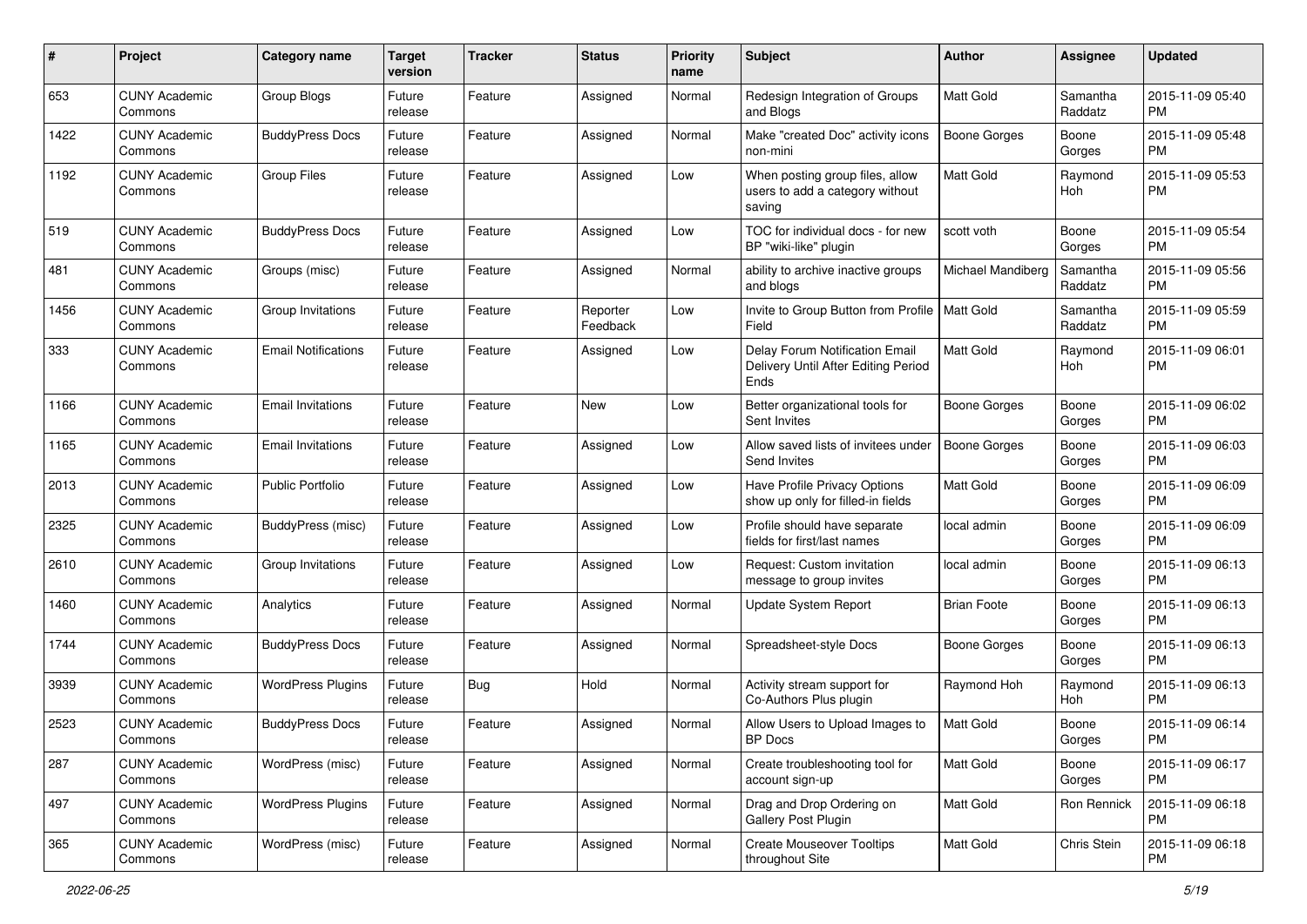| $\#$ | <b>Project</b>                  | Category name                  | <b>Target</b><br>version | <b>Tracker</b> | <b>Status</b> | <b>Priority</b><br>name | <b>Subject</b>                                                                                                                                        | Author                  | Assignee              | <b>Updated</b>                |
|------|---------------------------------|--------------------------------|--------------------------|----------------|---------------|-------------------------|-------------------------------------------------------------------------------------------------------------------------------------------------------|-------------------------|-----------------------|-------------------------------|
| 554  | <b>CUNY Academic</b><br>Commons | BuddyPress (misc)              | Future<br>release        | Feature        | Assigned      | Normal                  | Add Trackback notifications to<br>site-wide activity feed                                                                                             | Matt Gold               | Boone<br>Gorges       | 2015-11-09 06:19<br>PM        |
| 1105 | <b>CUNY Academic</b><br>Commons | WordPress (misc)               | Future<br>release        | Feature        | Assigned      | Normal                  | Rephrase Blog Privacy Options                                                                                                                         | <b>Matt Gold</b>        | Samantha<br>Raddatz   | 2015-11-09 06:19<br><b>PM</b> |
| 1167 | <b>CUNY Academic</b><br>Commons | <b>Email Invitations</b>       | Future<br>release        | Feature        | <b>New</b>    | Low                     | Allow email invitations to be<br>resent                                                                                                               | Boone Gorges            | Boone<br>Gorges       | 2015-11-12 12:53<br>AM        |
| 4972 | <b>CUNY Academic</b><br>Commons | Analytics                      | Not tracked              | <b>Bug</b>     | <b>New</b>    | Normal                  | <b>Newsletter Analytics</b>                                                                                                                           | Stephen Real            | Matt Gold             | 2015-12-09 12:54<br><b>PM</b> |
| 3230 | <b>CUNY Academic</b><br>Commons | Internal Tools and<br>Workflow | Not tracked              | Feature        | Assigned      | High                    | Scripts for quicker<br>provisioning/updating of<br>development environments                                                                           | Boone Gorges            | Boone<br>Gorges       | 2016-01-26 04:54<br><b>PM</b> |
| 2175 | <b>CUNY Academic</b><br>Commons | WordPress (misc)               | Not tracked              | Support        | Assigned      | Normal                  | Subscibe 2 vs. Jetpack<br>subscription options                                                                                                        | local admin             | <b>Matt Gold</b>      | 2016-01-26 04:58<br><b>PM</b> |
| 5183 | <b>CUNY Academic</b><br>Commons | Social Paper                   | Future<br>release        | Design/UX      | <b>New</b>    | Normal                  | Creating a new paper when<br>viewing an existing paper                                                                                                | Raffi<br>Khatchadourian | Samantha<br>Raddatz   | 2016-02-02 12:09<br><b>PM</b> |
| 5052 | <b>CUNY Academic</b><br>Commons | Social Paper                   | Future<br>release        | Feature        | <b>New</b>    | Low                     | Sentence by sentence or line by<br>line comments (SP suggestion #3)                                                                                   | Marilyn Weber           | Boone<br>Gorges       | 2016-02-11 10:24<br><b>PM</b> |
| 5058 | <b>CUNY Academic</b><br>Commons | Social Paper                   | Future<br>release        | Feature        | <b>New</b>    | Low                     | Can there be a clearer signal that<br>even when comments have<br>already been made you add<br>comments by clicking on the side?<br>(SP suggestion #5) | Marilyn Weber           | Samantha<br>Raddatz   | 2016-02-11 10:24<br><b>PM</b> |
| 5205 | <b>CUNY Academic</b><br>Commons | Social Paper                   | Future<br>release        | Feature        | <b>New</b>    | Normal                  | Social Paper folders                                                                                                                                  | Marilyn Weber           |                       | 2016-02-11 10:24<br><b>PM</b> |
| 5225 | <b>CUNY Academic</b><br>Commons | Registration                   | Future<br>release        | Feature        | Assigned      | Normal                  | On-boarding Issues                                                                                                                                    | Luke Waltzer            | Samantha<br>Raddatz   | 2016-02-12 02:58<br><b>PM</b> |
| 4070 | <b>CUNY Academic</b><br>Commons | Analytics                      | Not tracked              | Support        | Assigned      | Normal                  | Request for JITP site analytics                                                                                                                       | Matt Gold               | Seth Persons          | 2016-02-23 03:09<br><b>PM</b> |
| 636  | <b>CUNY Academic</b><br>Commons | WordPress (misc)               | Not tracked              | Support        | Assigned      | Normal                  | Create Lynda.com-like Table of<br><b>Contents for Prospective Tutorial</b><br>Screencasts                                                             | <b>Matt Gold</b>        | scott voth            | 2016-02-23 03:12<br><b>PM</b> |
| 4986 | <b>CUNY Academic</b><br>Commons | ZenDesk                        | Not tracked              | Support        | Assigned      | Normal                  | Prepare documentation for<br>Zendesk re web widget                                                                                                    | <b>Matt Gold</b>        | Samantha<br>Raddatz   | 2016-02-25 03:09<br><b>PM</b> |
| 3369 | <b>CUNY Academic</b><br>Commons | Reply By Email                 | Not tracked              | Outreach       | Hold          | Normal                  | Release reply by email to WP<br>plugin directory                                                                                                      | Matt Gold               | Raymond<br><b>Hoh</b> | 2016-03-01 12:46<br><b>PM</b> |
| 5282 | <b>CUNY Academic</b><br>Commons | Social Paper                   | Future<br>release        | <b>Bug</b>     | <b>New</b>    | Normal                  | Replying via email directs to<br>paper but not individual comment.                                                                                    | Marilyn Weber           | Raymond<br>Hoh        | 2016-03-02 01:48<br><b>PM</b> |
| 2666 | <b>CUNY Academic</b><br>Commons | About page                     | Not tracked              | Documentation  | Assigned      | Normal                  | Update About Text                                                                                                                                     | <b>Chris Stein</b>      | Luke Waltzer          | 2016-03-04 11:19<br>AM        |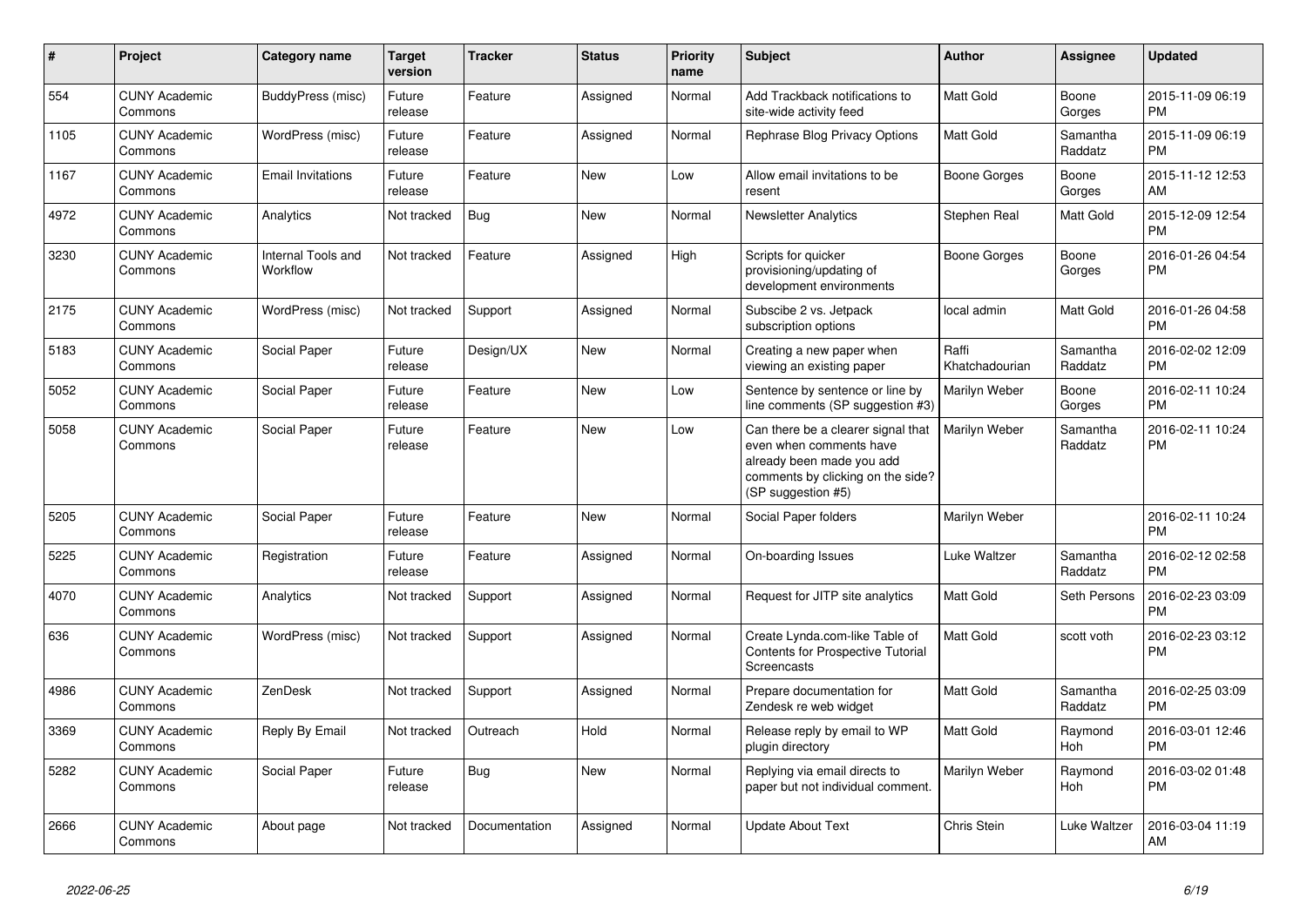| #    | Project                         | <b>Category name</b>      | <b>Target</b><br>version | <b>Tracker</b> | <b>Status</b>        | <b>Priority</b><br>name | <b>Subject</b>                                                    | <b>Author</b>       | <b>Assignee</b>     | <b>Updated</b>                |
|------|---------------------------------|---------------------------|--------------------------|----------------|----------------------|-------------------------|-------------------------------------------------------------------|---------------------|---------------------|-------------------------------|
| 2612 | <b>CUNY Academic</b><br>Commons |                           | Not tracked              | Publicity      | Assigned             | Normal                  | Pinterest site for the Commons                                    | local admin         | Sarah<br>Morgano    | 2016-03-04 11:19<br>AM        |
| 5317 | <b>CUNY Academic</b><br>Commons | Group Blogs               | Not tracked              | <b>Bug</b>     | Reporter<br>Feedback | Normal                  | Notifications of New Post Didn't<br>Come                          | Luke Waltzer        | Samantha<br>Raddatz | 2016-03-21 10:41<br><b>PM</b> |
| 5298 | <b>CUNY Academic</b><br>Commons |                           | Not tracked              | Publicity      | <b>New</b>           | Normal                  | Survey Pop-Up Text                                                | Samantha Raddatz    | Samantha<br>Raddatz | 2016-03-22 12:27<br><b>PM</b> |
| 3657 | <b>CUNY Academic</b><br>Commons | WordPress (misc)          | Not tracked              | Feature        | <b>New</b>           | Normal                  | Create alert for GC email<br>addresses                            | Matt Gold           | <b>Matt Gold</b>    | 2016-04-14 11:29<br>PM        |
| 5397 | <b>CUNY Academic</b><br>Commons | Social Paper              | Future<br>release        | Feature        | <b>New</b>           | Normal                  | frustrating to have to<br>enable/disable in SP                    | Marilyn Weber       | Samantha<br>Raddatz | 2016-04-20 03:39<br><b>PM</b> |
| 5053 | <b>CUNY Academic</b><br>Commons | Social Paper              | Future<br>release        | Feature        | <b>New</b>           | Low                     | Scrollable menu to add readers<br>(SP suggestion #4)              | Marilyn Weber       | Samantha<br>Raddatz | 2016-04-21 05:21<br>PM        |
| 5488 | <b>CUNY Academic</b><br>Commons | Social Paper              | Future<br>release        | Bug            | New                  | Normal                  | Add a "last edited by" field to<br>Social Paper group directories | Boone Gorges        |                     | 2016-04-21 10:05<br><b>PM</b> |
| 5489 | <b>CUNY Academic</b><br>Commons | Social Paper              | Future<br>release        | Feature        | <b>New</b>           | Normal                  | Asc/desc sorting for Social Paper<br>directories                  | <b>Boone Gorges</b> |                     | 2016-04-21 10:06<br><b>PM</b> |
| 4438 | <b>CUNY Academic</b><br>Commons | Events                    | Future<br>release        | Bug            | Assigned             | Normal                  | Events Calendar - Export<br><b>Recurring Events</b>               | scott voth          | Daniel Jones        | 2016-05-23 04:25<br>PM        |
| 5679 | <b>CUNY Academic</b><br>Commons | Analytics                 | Not tracked              | Feature        | <b>New</b>           | Normal                  | Logged In Users for GA                                            | Valerie Townsend    | Valerie<br>Townsend | 2016-06-11 09:49<br>AM        |
| 5691 | <b>CUNY Academic</b><br>Commons | Blogs (BuddyPress)        | Future<br>release        | <b>Bug</b>     | Assigned             | High                    | Differing numbers on Sites display                                | Matt Gold           | Raymond<br>Hoh      | 2016-06-13 01:37<br>PM        |
| 5827 | <b>CUNY Academic</b><br>Commons | <b>Public Portfolio</b>   | Future<br>release        | <b>Bug</b>     | Assigned             | Normal                  | Academic Interests square<br>bracket links not working            | scott voth          | Chris Stein         | 2016-08-11 11:59<br>PM        |
| 5955 | <b>CUNY Academic</b><br>Commons | Outreach                  | Future<br>release        | Feature        | Assigned             | Normal                  | Create auto-newsletter for<br>commons members                     | Matt Gold           | Luke Waltzer        | 2016-08-30 10:34<br>AM        |
| 5268 | <b>CUNY Academic</b><br>Commons | Group Forums              | Future<br>release        | Bug            | Assigned             | Normal                  | Long-time to post to multiple<br>groups                           | Luke Waltzer        | Daniel Jones        | 2016-09-07 06:31<br>PM        |
| 6014 | <b>CUNY Academic</b><br>Commons | Publicity                 | Future<br>release        | Publicity      | Reporter<br>Feedback | Normal                  | Google search listing                                             | Matt Gold           | Boone<br>Gorges     | 2016-09-21 03:48<br>PМ        |
| 6115 | <b>CUNY Academic</b><br>Commons | Publicity                 | Not tracked              | Feature        | Assigned             | Normal                  | create digital signage for GC                                     | Matt Gold           | scott voth          | 2016-10-11 10:09<br><b>PM</b> |
| 6078 | <b>CUNY Academic</b><br>Commons | <b>Blogs (BuddyPress)</b> | Future<br>release        | Feature        | New                  | Normal                  | <b>Explore Adding Network Blog</b><br>Metadata Plugin             | Luke Waltzer        | Luke Waltzer        | 2016-10-11 10:29<br>PM        |
| 5696 | <b>CUNY Academic</b><br>Commons | Events                    | Future<br>release        | Feature        | Assigned             | Normal                  | Events Calendar - display options<br>calendar aggregation         | Matt Gold           | Boone<br>Gorges     | 2016-10-13 11:44<br>AM        |
| 4903 | <b>CUNY Academic</b><br>Commons | Events                    | Future<br>release        | Design/UX      | Assigned             | Normal                  | Improving visual appearance of<br>event calendars                 | Matt Gold           | Boone<br>Gorges     | 2016-10-13 11:51<br>AM        |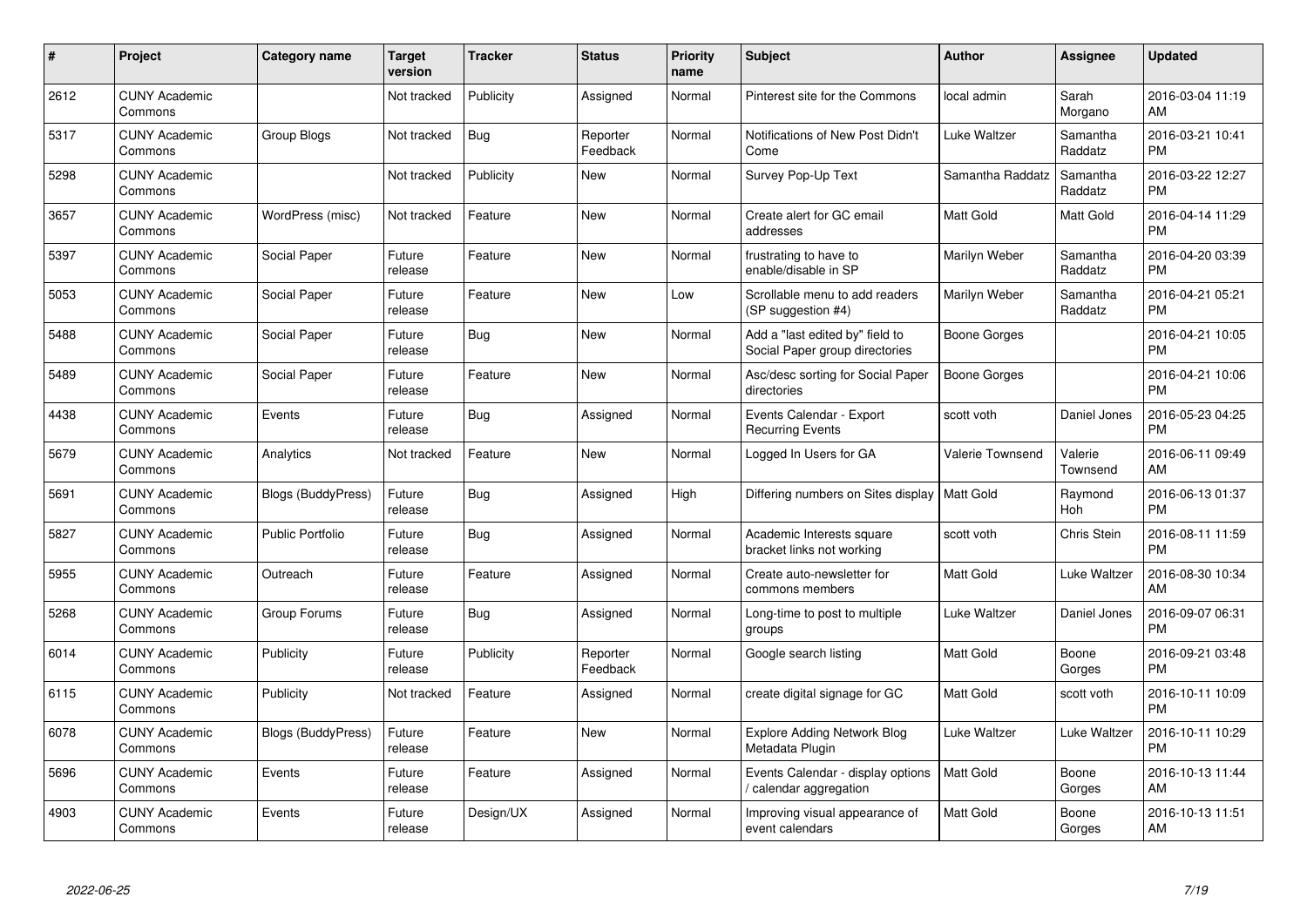| $\pmb{\#}$ | Project                         | <b>Category name</b>     | Target<br>version | <b>Tracker</b> | <b>Status</b>        | <b>Priority</b><br>name | <b>Subject</b>                                                   | Author                  | <b>Assignee</b>       | Updated                       |
|------------|---------------------------------|--------------------------|-------------------|----------------|----------------------|-------------------------|------------------------------------------------------------------|-------------------------|-----------------------|-------------------------------|
| 2881       | <b>CUNY Academic</b><br>Commons | <b>Public Portfolio</b>  | Future<br>release | Feature        | Assigned             | Normal                  | Redesign the UX for Profiles                                     | Chris Stein             | Chris Stein           | 2016-10-13 12:45<br><b>PM</b> |
| 5182       | <b>CUNY Academic</b><br>Commons | Social Paper             | Future<br>release | Design/UX      | <b>New</b>           | Normal                  | "Publishing" a private paper on<br>social paper?                 | Raffi<br>Khatchadourian | Boone<br>Gorges       | 2016-10-13 04:12<br><b>PM</b> |
| 6298       | <b>CUNY Academic</b><br>Commons | User Experience          | Not tracked       | Design/UX      | Assigned             | Normal                  | Examine data from survey                                         | Matt Gold               | Margaret<br>Galvan    | 2016-10-14 12:16<br><b>PM</b> |
| 1417       | <b>CUNY Academic</b><br>Commons | <b>BuddyPress Docs</b>   | Future<br>release | Feature        | Assigned             | Low                     | Bulk actions for BuddyPress Docs                                 | <b>Boone Gorges</b>     | Boone<br>Gorges       | 2016-10-17 10:41<br><b>PM</b> |
| 6332       | <b>CUNY Academic</b><br>Commons | WordPress (misc)         | Future<br>release | Feature        | <b>New</b>           | Normal                  | Allow uploaded files to be marked<br>as private in an ad hoc way | <b>Boone Gorges</b>     |                       | 2016-10-17 11:41<br><b>PM</b> |
| 5826       | <b>CUNY Academic</b><br>Commons | <b>WordPress Plugins</b> | Future<br>release | Support        | Reporter<br>Feedback | Normal                  | <b>Remove Subscription Options</b><br>plugin from directory      | Sarah Morgano           | Sarah<br>Morgano      | 2016-10-21 04:14<br>PМ        |
| 6389       | <b>CUNY Academic</b><br>Commons | <b>BuddyPress Docs</b>   | Future<br>release | Feature        | <b>New</b>           | Low                     | Make Discussion Area Visible<br>When Editing a Doc               | Luke Waltzer            | Boone<br>Gorges       | 2016-10-21 04:16<br>PM        |
| 6392       | <b>CUNY Academic</b><br>Commons | Group Forums             | Future<br>release | Design/UX      | Assigned             | Low                     | Composition/Preview Panes in<br>Forum Posts                      | Luke Waltzer            | Paige Dupont          | 2016-10-21 04:26<br>PM        |
| 5234       | <b>CUNY Academic</b><br>Commons | Membership               | Future<br>release | Feature        | Assigned             | Normal                  | Write Unconfirmed patch for WP                                   | Boone Gorges            | Boone<br>Gorges       | 2016-10-24 11:18<br>AM        |
| 5199       | <b>CUNY Academic</b><br>Commons | Social Paper             | Future<br>release | Feature        | <b>New</b>           | Normal                  | add tables to the SP editor                                      | Marilyn Weber           |                       | 2016-10-24 11:27<br>AM        |
| 3090       | <b>CUNY Academic</b><br>Commons | Twitter page             | Future<br>release | Feature        | Assigned             | Normal                  | Prevent Retweets from showing<br>up on Commons twitter page      | Matt Gold               | <b>Tahir Butt</b>     | 2016-10-24 11:31<br>AM        |
| 1423       | <b>CUNY Academic</b><br>Commons | BuddyPress (misc)        | Future<br>release | Feature        | Assigned             | Low                     | Show an avatar for pingback<br>comment activity items            | Boone Gorges            | <b>Tahir Butt</b>     | 2016-10-24 12:03<br><b>PM</b> |
| 6426       | <b>CUNY Academic</b><br>Commons | Spam/Spam<br>Prevention  | Future<br>release | Feature        | Assigned             | Normal                  | Force captcha on all comments?                                   | Matt Gold               | <b>Tahir Butt</b>     | 2016-10-24 02:06<br><b>PM</b> |
| 6671       | <b>CUNY Academic</b><br>Commons | Reply By Email           | Not tracked       | Bug            | Assigned             | Normal                  | "Post too often" RBE error<br>message                            | Matt Gold               | Raymond<br>Hoh        | 2016-11-11 09:55<br>AM        |
| 6749       | <b>CUNY Academic</b><br>Commons | Events                   | Future<br>release | <b>Bug</b>     | New                  | Low                     | BPEO iCal request can trigger<br>very large number of DB queries | Boone Gorges            | Raymond<br>Hoh        | 2016-11-15 10:09<br>PM        |
| 6755       | <b>CUNY Academic</b><br>Commons | WordPress (misc)         | Future<br>release | <b>Bug</b>     | <b>New</b>           | Normal                  | Cannot Deactivate Plugin                                         | Laura Kane              |                       | 2016-11-16 01:12<br><b>PM</b> |
| 6644       | <b>CUNY Academic</b><br>Commons |                          | Not tracked       | Bug            | Reporter<br>Feedback | High                    | White Screen at Login Pge                                        | Luke Waltzer            | Raymond<br><b>Hoh</b> | 2016-11-21 10:34<br><b>PM</b> |
| 6665       | <b>CUNY Academic</b><br>Commons |                          | Not tracked       | Publicity      | New                  | Normal                  | Dead Link in 1.10 announcement<br>post                           | Paige Dupont            | <b>Stephen Real</b>   | 2016-12-01 03:11<br>PM        |
| 6995       | <b>CUNY Academic</b><br>Commons | Home Page                | Not tracked       | <b>Bug</b>     | Assigned             | Normal                  | member filter on homepage not<br>working                         | Matt Gold               | Raymond<br>Hoh        | 2016-12-11 09:46<br>PM        |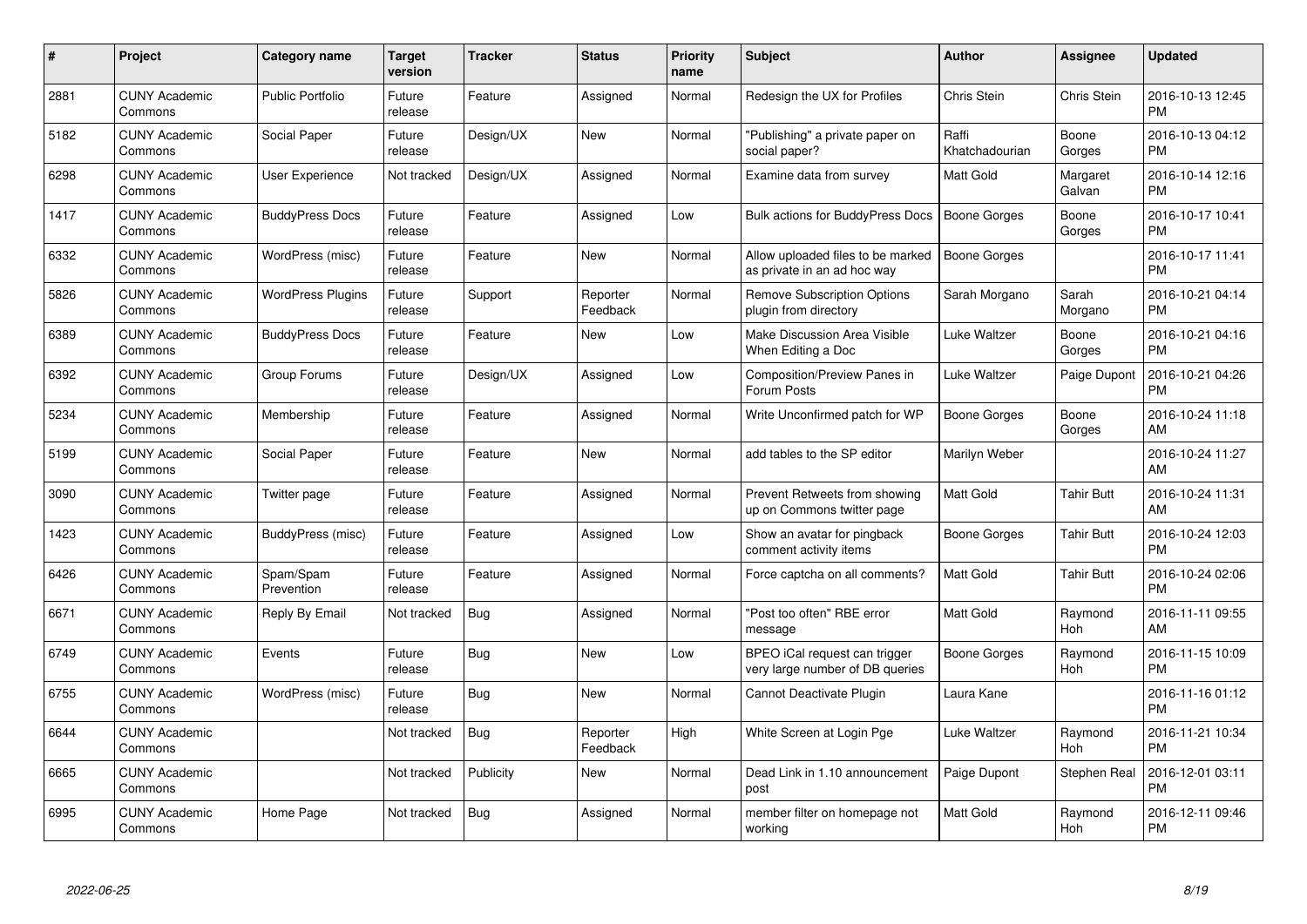| #    | <b>Project</b>                  | <b>Category name</b>     | <b>Target</b><br>version | Tracker        | <b>Status</b>        | Priority<br>name | <b>Subject</b>                                                                                  | <b>Author</b>           | Assignee           | <b>Updated</b>                |
|------|---------------------------------|--------------------------|--------------------------|----------------|----------------------|------------------|-------------------------------------------------------------------------------------------------|-------------------------|--------------------|-------------------------------|
| 4980 | <b>CUNY Academic</b><br>Commons | Home Page                | Future<br>release        | Feature        | Assigned             | Normal           | <b>CAC Featured Content -- Adding</b><br>Randomization                                          | Matt Gold               | Boone<br>Gorges    | 2016-12-12 03:01<br><b>PM</b> |
| 5316 | <b>CUNY Academic</b><br>Commons | <b>User Experience</b>   | Future<br>release        | Feature        | Assigned             | Normal           | Prompt user email address<br>updates                                                            | Matt Gold               | Stephen Real       | 2016-12-21 03:30<br><b>PM</b> |
| 7624 | <b>CUNY Academic</b><br>Commons | BuddyPress (misc)        | Future<br>release        | Design/UX      | <b>New</b>           | Normal           | <b>BP</b> Notifications                                                                         | Luke Waltzer            | Paige Dupont       | 2017-02-08 10:43<br>PM        |
| 6356 | <b>CUNY Academic</b><br>Commons | <b>WordPress Plugins</b> | Future<br>release        | <b>Bug</b>     | Reporter<br>Feedback | Low              | Should Subscribe2 be<br>deprecated?                                                             | Luke Waltzer            |                    | 2017-03-20 12:20<br><b>PM</b> |
| 7928 | <b>CUNY Academic</b><br>Commons | Group Forums             | Not tracked              | <b>Bug</b>     | New                  | Normal           | Duplicate Forum post                                                                            | Luke Waltzer            | Raymond<br>Hoh     | 2017-04-11 09:27<br><b>PM</b> |
| 4481 | <b>CUNY Academic</b><br>Commons | Events                   | Future<br>release        | Feature        | <b>New</b>           | Normal           | Group admins/mods should have<br>the ability to unlink an event from<br>the group               | Boone Gorges            | Boone<br>Gorges    | 2017-04-24 03:53<br><b>PM</b> |
| 7828 | <b>CUNY Academic</b><br>Commons |                          | Not tracked              | Feature        | Assigned             | Normal           | Theme Assessment 2017                                                                           | Margaret Galvan         | Margaret<br>Galvan | 2017-05-02 10:41<br><b>PM</b> |
| 8078 | <b>CUNY Academic</b><br>Commons | <b>WordPress Plugins</b> | Future<br>release        | System Upgrade | Assigned             | Normal           | <b>CommentPress Updates</b>                                                                     | Margaret Galvan         | Christian<br>Wach  | 2017-05-08 03:49<br><b>PM</b> |
| 8440 | <b>CUNY Academic</b><br>Commons | Onboarding               | Not tracked              | <b>Bug</b>     | <b>New</b>           | Normal           | <b>Create Test Email Accounts for</b><br><b>Onboarding Project</b>                              | Stephen Real            | Stephen Real       | 2017-08-01 09:49<br>PM        |
| 8211 | <b>CUNY Academic</b><br>Commons | <b>WordPress Themes</b>  | Future<br>release        | Feature        | <b>New</b>           | Normal           | Theme Suggestions: Material<br>Design-Inspired Themes                                           | Margaret Galvan         | Margaret<br>Galvan | 2017-08-07 02:48<br><b>PM</b> |
| 8756 | <b>CUNY Academic</b><br>Commons | Group Blogs              | Future<br>release        | Feature        | Hold                 | Normal           | Connect multiple blogs to one<br>group?                                                         | Matt Gold               | Boone<br>Gorges    | 2017-09-30 10:42<br>AM        |
| 8675 | <b>CUNY Academic</b><br>Commons | User Onboarding          | Future<br>release        | <b>Bug</b>     | Reporter<br>Feedback | Low              | Add new User search screen calls<br>for the input of email address but<br>doesn't work with one | Paul Hebert             | Boone<br>Gorges    | 2017-10-11 11:17<br>AM        |
| 8498 | <b>CUNY Academic</b><br>Commons | <b>WordPress Plugins</b> | Future<br>release        | Feature        | <b>New</b>           | Low              | <b>Gravity Forms Email Users</b>                                                                | Raffi<br>Khatchadourian | Matt Gold          | 2017-10-13 12:58<br><b>PM</b> |
| 8902 | <b>CUNY Academic</b><br>Commons | Design                   | Not tracked              | Feature        | Assigned             | Normal           | Report back on research on<br><b>BuddyPress themes</b>                                          | Matt Gold               | Michael Smith      | 2017-11-10 12:31<br>PM        |
| 8837 | <b>CUNY Academic</b><br>Commons |                          | Not tracked              | Feature        | Assigned             | Normal           | Create a form to request info from<br>people requesting premium<br>themes and plugins           | <b>Matt Gold</b>        | Marilyn<br>Weber   | 2017-11-14 03:35<br><b>PM</b> |
| 8898 | <b>CUNY Academic</b><br>Commons | Social Paper             | Not tracked              | Feature        | Assigned             | Normal           | Usage data on docs and social<br>paper                                                          | Matt Gold               | <b>Matt Gold</b>   | 2017-11-16 11:32<br>AM        |
| 3615 | <b>CUNY Academic</b><br>Commons | Redmine                  | Not tracked              | Feature        | <b>New</b>           | Low              | Create Redmine issues via email                                                                 | Dominic Giglio          | Boone<br>Gorges    | 2017-11-16 11:36<br>AM        |
| 8976 | <b>CUNY Academic</b><br>Commons | Reply By Email           | Not tracked              | Feature        | Assigned             | Normal           | Package RBE new topics<br>posting?                                                              | Matt Gold               | Raymond<br>Hoh     | 2017-12-04 02:34<br><b>PM</b> |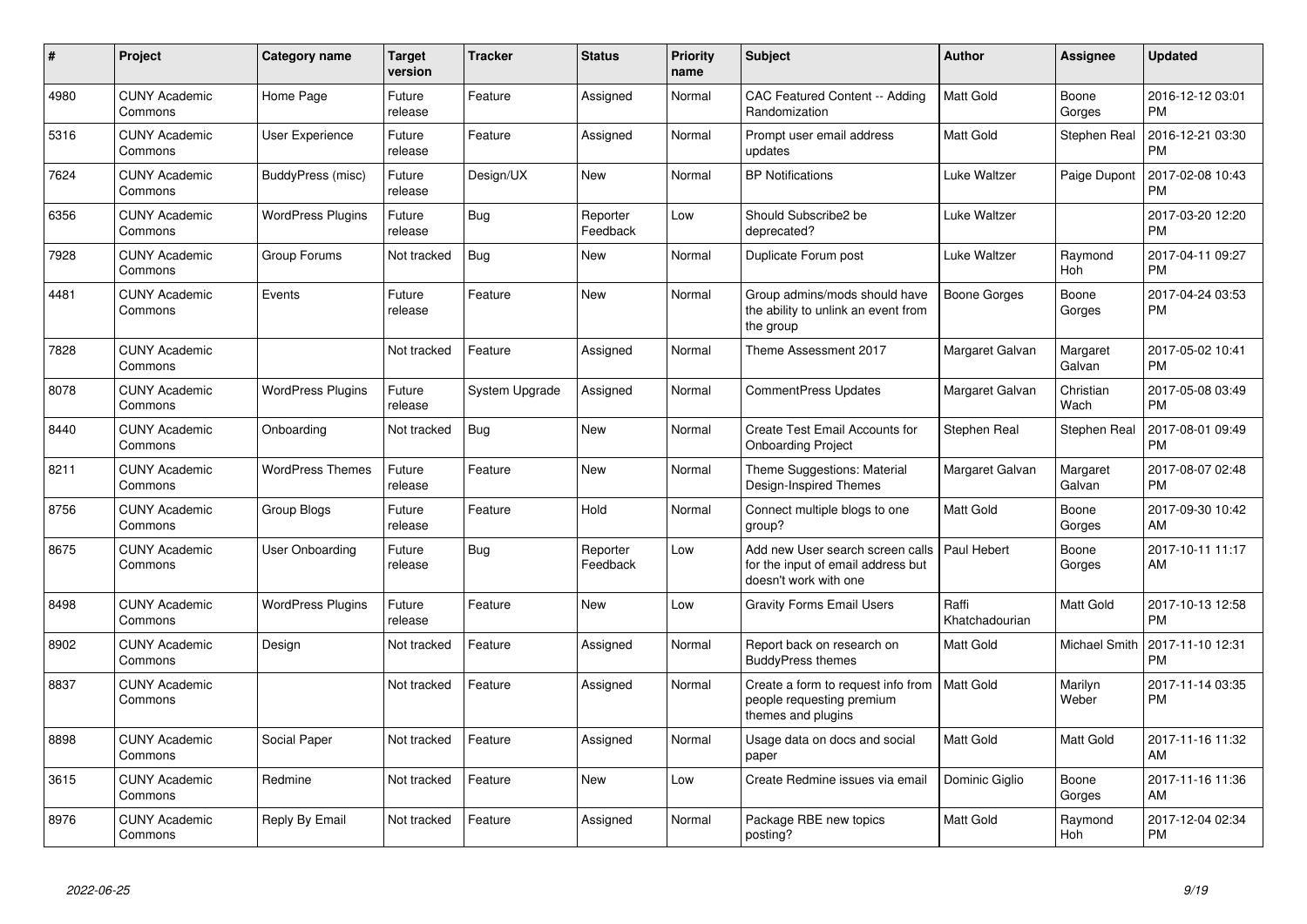| $\pmb{\#}$ | Project                         | <b>Category name</b>     | <b>Target</b><br>version | Tracker    | <b>Status</b>        | <b>Priority</b><br>name | <b>Subject</b>                                                                             | <b>Author</b>           | Assignee              | <b>Updated</b>                |
|------------|---------------------------------|--------------------------|--------------------------|------------|----------------------|-------------------------|--------------------------------------------------------------------------------------------|-------------------------|-----------------------|-------------------------------|
| 8992       | <b>NYCDH Community</b><br>Site  |                          |                          | Bug        | Assigned             | Normal                  | Multiple RBE error reports                                                                 | Matt Gold               | Raymond<br>Hoh        | 2017-12-11 05:43<br><b>PM</b> |
| 9015       | <b>CUNY Academic</b><br>Commons | Groups (misc)            | Not tracked              | Outreach   | Assigned             | Normal                  | Email group admins the email<br>addresses of their groups                                  | Matt Gold               | <b>Matt Gold</b>      | 2018-01-02 09:54<br>AM        |
| 9060       | <b>CUNY Academic</b><br>Commons | Commons In A Box         | Not tracked              | Bug        | Hold                 | Normal                  | Problems with CBox image library<br>/ upload                                               | Lisa Rhody              | Raymond<br>Hoh        | 2018-01-10 03:26<br>PM        |
| 8991       | <b>CUNY Academic</b><br>Commons | Reply By Email           | Not tracked              | <b>Bug</b> | Hold                 | Normal                  | RBE duplicate email message<br>issue                                                       | Matt Gold               | Raymond<br>Hoh        | 2018-02-18 08:53<br><b>PM</b> |
| 3580       | <b>CUNY Academic</b><br>Commons | Group Blogs              | Future<br>release        | Feature    | <b>New</b>           | Normal                  | Multiple blogs per group                                                                   | <b>Boone Gorges</b>     | Boone<br>Gorges       | 2018-02-20 02:02<br>PМ        |
| 9346       | <b>CUNY Academic</b><br>Commons | WordPress (misc)         | Not tracked              | Bug        | <b>New</b>           | Normal                  | Clone cetls.bmcc.cuny.edu for<br>development                                               | Owen Roberts            | Raymond<br><b>Hoh</b> | 2018-03-06 05:35<br><b>PM</b> |
| 9211       | <b>CUNY Academic</b><br>Commons | <b>WordPress Plugins</b> | Future<br>release        | Support    | Reporter<br>Feedback | Normal                  | Auto-Role Setting in Forum Plugin<br><b>Causing Some Confusion</b>                         | Luke Waltzer            | Boone<br>Gorges       | 2018-03-13 11:44<br>AM        |
| 7022       | <b>CUNY Academic</b><br>Commons | Announcements            | Future<br>release        | Bug        | <b>New</b>           | Normal                  | Sitewide announcements should<br>be displayed on, and dismissable<br>from, mapped domains  | Boone Gorges            | Boone<br>Gorges       | 2018-03-22 10:18<br>AM        |
| 9420       | <b>CUNY Academic</b><br>Commons | cuny.is                  | Not tracked              | Feature    | <b>New</b>           | Normal                  | Request for http://cuny.is/streams                                                         | Raffi<br>Khatchadourian | Marilyn<br>Weber      | 2018-04-02 10:08<br>AM        |
| 9207       | <b>CUNY Academic</b><br>Commons |                          | Future<br>release        | Support    | Reporter<br>Feedback | Normal                  | display dashboards made in<br>Tableau?                                                     | Marilyn Weber           | Boone<br>Gorges       | 2018-04-10 10:42<br>AM        |
| 7663       | <b>CUNY Academic</b><br>Commons | Social Paper             | Future<br>release        | <b>Bug</b> | <b>New</b>           | Normal                  | Social Paper notifications not<br>formatted correctly on secondary<br>sites                | Boone Gorges            | Boone<br>Gorges       | 2018-04-16 03:52<br><b>PM</b> |
| 7981       | <b>CUNY Academic</b><br>Commons | Social Paper             | Future<br>release        | Bug        | <b>New</b>           | Normal                  | Social Paper comments should<br>not go to spam                                             | Luke Waltzer            | Boone<br>Gorges       | 2018-04-16 03:52<br><b>PM</b> |
| 3768       | <b>CUNY Academic</b><br>Commons | <b>Public Portfolio</b>  | Future<br>release        | Feature    | Assigned             | Normal                  | Institutions/Past positions on<br>public portfolios                                        | Matt Gold               | Boone<br>Gorges       | 2018-04-23 10:44<br>AM        |
| 9643       | <b>CUNY Academic</b><br>Commons | Publicity                | Not tracked              | Feature    | <b>New</b>           | Normal                  | Create a page on the Commons<br>for logos etc.                                             | Stephen Real            | Stephen Real          | 2018-04-24 10:53<br>AМ        |
| 8607       | <b>CUNY Academic</b><br>Commons |                          | Not tracked              | Support    | <b>New</b>           | Normal                  | Paypal?                                                                                    | Marilyn Weber           | Matt Gold             | 2018-05-15 01:37<br><b>PM</b> |
| 9729       | <b>CUNY Academic</b><br>Commons | <b>SEO</b>               | Not tracked              | Support    | <b>New</b>           | Normal                  | 503 Errors showing on<br>newlaborforum.cuny.edu                                            | Diane Krauthamer        | Raymond<br>Hoh        | 2018-05-22 04:48<br>PM        |
| 9835       | <b>CUNY Academic</b><br>Commons | Group Forums             | Future<br>release        | Bug        | Assigned             | Normal                  | add a "like" function?                                                                     | Marilyn Weber           | <b>Erik Trainer</b>   | 2018-06-05 01:49<br><b>PM</b> |
| 9895       | <b>CUNY Academic</b><br>Commons | Onboarding               | Future<br>release        | Feature    | Assigned             | Normal                  | Add "Accept Invitation"<br>link/button/function to Group<br>and/or Site invitation emails? | Luke Waltzer            | Boone<br>Gorges       | 2018-06-07 12:42<br>РM        |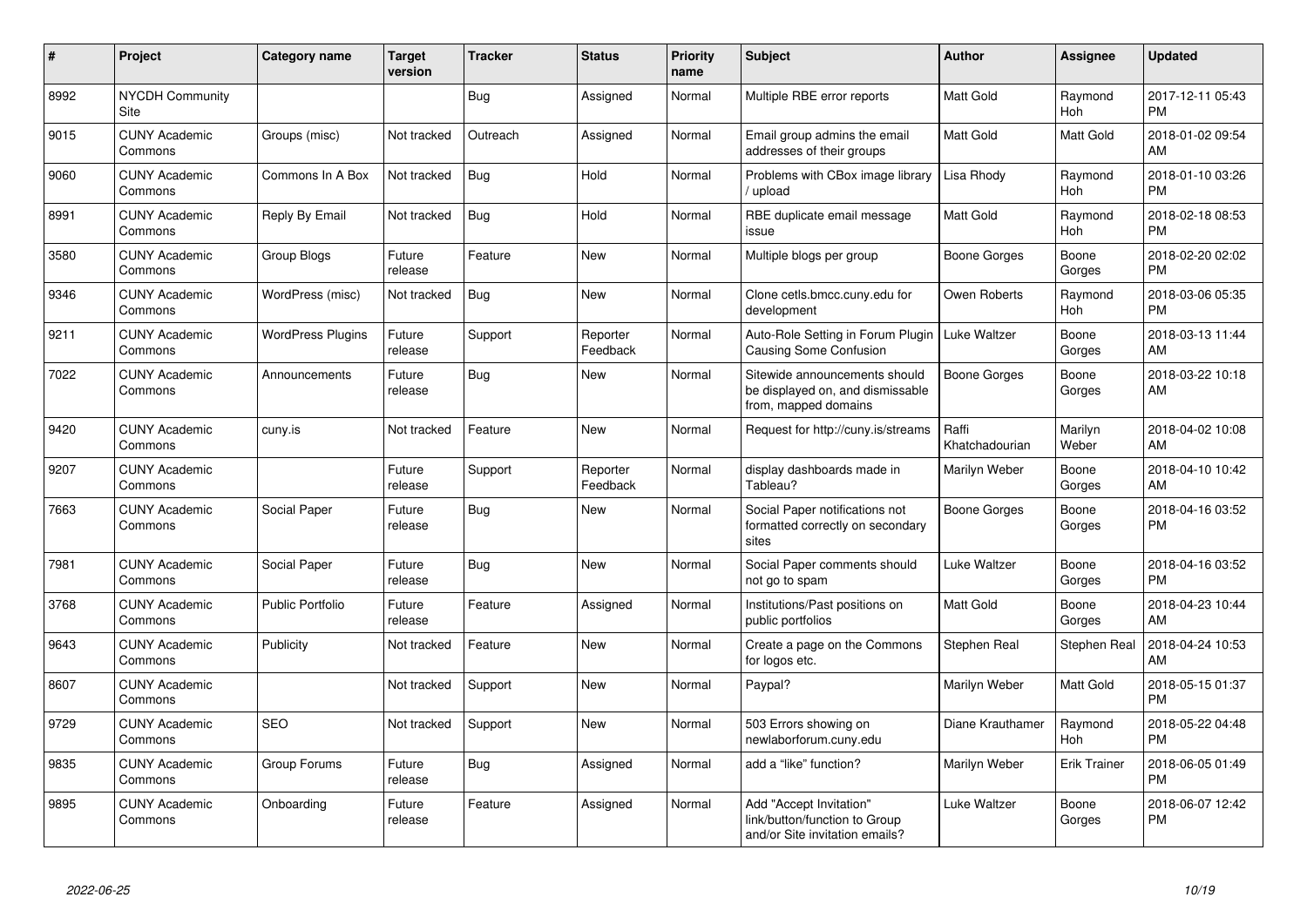| #     | Project                         | Category name              | <b>Target</b><br>version | <b>Tracker</b> | <b>Status</b>        | <b>Priority</b><br>name | <b>Subject</b>                                                                                                                               | <b>Author</b>          | <b>Assignee</b>       | <b>Updated</b>                |
|-------|---------------------------------|----------------------------|--------------------------|----------------|----------------------|-------------------------|----------------------------------------------------------------------------------------------------------------------------------------------|------------------------|-----------------------|-------------------------------|
| 9908  | <b>CUNY Academic</b><br>Commons |                            | Not tracked              | Feature        | <b>New</b>           | Normal                  | Is it possible to send email<br>updates to users (or an email<br>address not on the list) for only a<br>single page AFTER being<br>prompted? | <b>Michael Shields</b> | scott voth            | 2018-06-11 01:34<br><b>PM</b> |
| 9515  | <b>CUNY Academic</b><br>Commons | <b>WordPress Plugins</b>   | Not tracked              | <b>Bug</b>     | Reporter<br>Feedback | Normal                  | Text to Speech plugin - "More<br>Slowly" checkbox not working                                                                                | scott voth             | Boone<br>Gorges       | 2018-06-13 02:26<br><b>PM</b> |
| 9941  | <b>CUNY Academic</b><br>Commons | Wiki                       | Not tracked              | Support        | Assigned             | Normal                  | Wiki functionality                                                                                                                           | Matt Gold              | Boone<br>Gorges       | 2018-06-26 10:57<br>AM        |
| 10040 | <b>CUNY Academic</b><br>Commons | WordPress (misc)           | Not tracked              | <b>Bug</b>     | Reporter<br>Feedback | Normal                  | User doesn't see full list of themes                                                                                                         | Matt Gold              | Boone<br>Gorges       | 2018-07-25 10:12<br>AM        |
| 9979  | <b>CUNY Academic</b><br>Commons | <b>Email Notifications</b> | Not tracked              | Bug            | Reporter<br>Feedback | Normal                  | Reports of slow email activation<br>emails                                                                                                   | Matt Gold              | Boone<br>Gorges       | 2018-08-29 09:40<br><b>PM</b> |
| 10262 | <b>CUNY Academic</b><br>Commons |                            | Not tracked              | <b>Bug</b>     | Reporter<br>Feedback | Normal                  | Newsletter Plugin: Broken Image<br>at Bottom of All Newsletters                                                                              | Mark Webb              | Raymond<br><b>Hoh</b> | 2018-08-30 05:17<br><b>PM</b> |
| 9947  | <b>CUNY Academic</b><br>Commons | <b>WordPress Plugins</b>   | Future<br>release        | Feature        | Reporter<br>Feedback | Normal                  | Install H5P quiz plugin                                                                                                                      | Matt Gold              | Boone<br>Gorges       | 2018-09-11 11:01<br>AM        |
| 10368 | <b>CUNY Academic</b><br>Commons |                            | Future<br>release        | Feature        | Assigned             | Normal                  | Use ORCID data to populate<br>academic profile page                                                                                          | Stephen Francoeur      | Boone<br>Gorges       | 2018-09-25 01:53<br><b>PM</b> |
| 5992  | <b>CUNY Academic</b><br>Commons | <b>Email Notifications</b> | Future<br>release        | Feature        | <b>New</b>           | Normal                  | Changing the From line of<br>autogenerated blog emails                                                                                       | Marilyn Weber          |                       | 2018-09-27 05:19<br><b>PM</b> |
| 9028  | <b>CUNY Academic</b><br>Commons | Onboarding                 | Future<br>release        | Feature        | Assigned             | Normal                  | suggest groups to new members<br>during the registration process                                                                             | Matt Gold              | Chris Stein           | 2018-10-24 12:34<br><b>PM</b> |
| 9289  | <b>CUNY Academic</b><br>Commons | <b>WordPress Plugins</b>   | Future<br>release        | Bug            | Reporter<br>Feedback | Normal                  | <b>Email Users Plugin</b>                                                                                                                    | Laurie Hurson          | Boone<br>Gorges       | 2018-10-24 12:34<br><b>PM</b> |
| 9926  | <b>CUNY Academic</b><br>Commons | <b>WordPress Plugins</b>   | Future<br>release        | Bug            | <b>New</b>           | Normal                  | twitter-mentions-as-comments<br>cron jobs can run long                                                                                       | Boone Gorges           | Boone<br>Gorges       | 2018-10-24 12:34<br><b>PM</b> |
| 10657 | <b>CUNY Academic</b><br>Commons |                            | Not tracked              | Support        | Reporter<br>Feedback | Normal                  | child theme problems                                                                                                                         | Marilyn Weber          |                       | 2018-11-08 01:19<br><b>PM</b> |
| 10659 | <b>CUNY Academic</b><br>Commons | Group Forums               | Future<br>release        | Feature        | Assigned             | Normal                  | Post to multiple groups via email                                                                                                            | Matt Gold              | Raymond<br>Hoh        | 2018-11-15 12:54<br>AM        |
| 10769 | <b>CUNY Academic</b><br>Commons | <b>WordPress Themes</b>    | Not tracked              | Bug            | Reporter<br>Feedback | Normal                  | 2011 Theme Sidebar                                                                                                                           | Mark Webb              |                       | 2018-12-04 04:09<br><b>PM</b> |
| 10794 | <b>CUNY Academic</b><br>Commons | Performance                | Not tracked              | <b>Bug</b>     | <b>New</b>           | Normal                  | Memcached connection<br>occasionally breaks                                                                                                  | Boone Gorges           | Boone<br>Gorges       | 2018-12-06 03:30<br><b>PM</b> |
| 10839 | <b>CUNY Academic</b><br>Commons | About page                 | Not tracked              | Support        | <b>New</b>           | Normal                  | <b>Mission Statement Needs</b><br>Revision                                                                                                   | scott voth             | Matt Gold             | 2018-12-26 10:58<br>AM        |
| 10982 | <b>CUNY Academic</b><br>Commons | Domain Mapping             | Not tracked              | Support        | Reporter<br>Feedback | Normal                  | <b>CNAME</b> question                                                                                                                        | scott voth             |                       | 2019-01-22 04:29<br><b>PM</b> |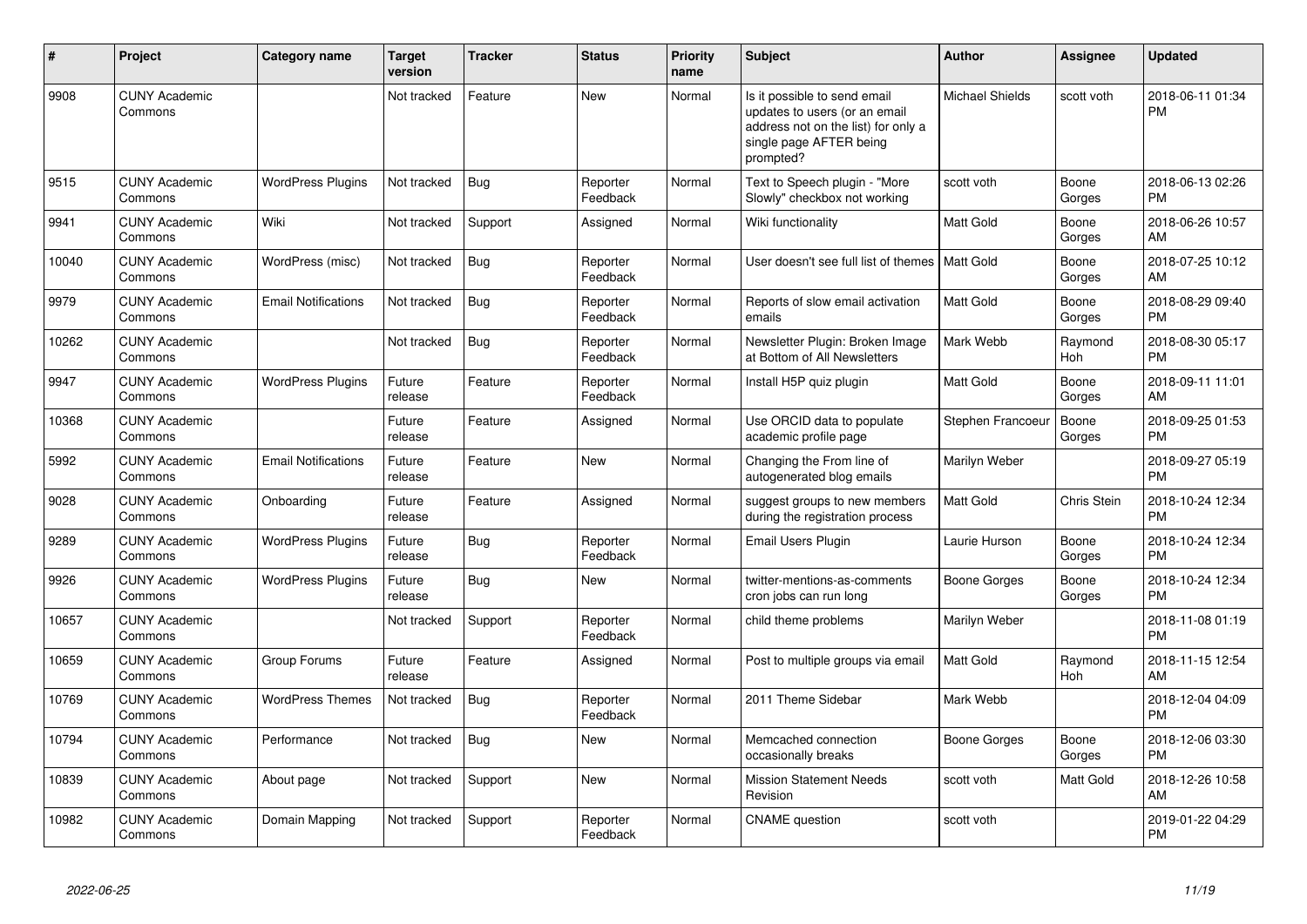| #     | Project                         | <b>Category name</b>     | <b>Target</b><br>version | <b>Tracker</b> | <b>Status</b>        | <b>Priority</b><br>name | <b>Subject</b>                                                                                               | <b>Author</b>           | <b>Assignee</b>    | <b>Updated</b>                |
|-------|---------------------------------|--------------------------|--------------------------|----------------|----------------------|-------------------------|--------------------------------------------------------------------------------------------------------------|-------------------------|--------------------|-------------------------------|
| 11024 | <b>CUNY Academic</b><br>Commons | WordPress (misc)         | Future<br>release        | Bug            | New                  | Normal                  | Subsites should not show "you<br>should update your .htaccess<br>now" notice after permalink<br>setting save | <b>Boone Gorges</b>     |                    | 2019-01-28 01:35<br><b>PM</b> |
| 11077 | <b>CUNY Academic</b><br>Commons | Events                   | Not tracked              | Feature        | Reporter<br>Feedback | Normal                  | Show event category description<br>in event list view                                                        | Raffi<br>Khatchadourian |                    | 2019-02-12 10:38<br><b>PM</b> |
| 11131 | <b>CUNY Academic</b><br>Commons |                          | Future<br>release        | Feature        | Reporter<br>Feedback | Normal                  | Image Annotation Plugins                                                                                     | Laurie Hurson           |                    | 2019-02-26 11:33<br>AM        |
| 11120 | <b>CUNY Academic</b><br>Commons | <b>WordPress Plugins</b> | Not tracked              | Bug            | Reporter<br>Feedback | Normal                  | Events Manager Events Not<br>Showing Up                                                                      | Mark Webb               |                    | 2019-02-27 04:10<br><b>PM</b> |
| 9720  | <b>CUNY Academic</b><br>Commons | Authentication           | Future<br>release        | Feature        | New                  | Normal                  | The Commons should be an<br>oAuth provider                                                                   | <b>Boone Gorges</b>     |                    | 2019-03-01 02:04<br><b>PM</b> |
| 4635  | <b>CUNY Academic</b><br>Commons | Authentication           | Future<br>release        | Feature        | New                  | Normal                  | Allow non-WP authentication                                                                                  | <b>Boone Gorges</b>     | Sonja Leix         | 2019-03-01 02:05<br><b>PM</b> |
| 5016  | <b>CUNY Academic</b><br>Commons | Events                   | Future<br>release        | Feature        | Assigned             | Low                     | Allow comments to be posted on<br>events                                                                     | <b>Matt Gold</b>        | Raymond<br>Hoh     | 2019-03-01 02:23<br><b>PM</b> |
| 1544  | <b>CUNY Academic</b><br>Commons | Groups (misc)            | Future<br>release        | Feature        | Reporter<br>Feedback | Normal                  | Group Filtering and Sorting                                                                                  | <b>Matt Gold</b>        | Chris Stein        | 2019-03-01 02:25<br><b>PM</b> |
| 11149 | <b>CUNY Academic</b><br>Commons |                          | Not tracked              | Support        | Reporter<br>Feedback | Normal                  | comments getting blocked                                                                                     | Marilyn Weber           | Raymond<br>Hoh     | 2019-03-26 11:40<br>AM        |
| 11392 | <b>CUNY Academic</b><br>Commons |                          | Future<br>release        | Bug            | New                  | Normal                  | Migrate users away from<br><b>StatPress</b>                                                                  | <b>Boone Gorges</b>     |                    | 2019-04-23 03:53<br><b>PM</b> |
| 11449 | <b>CUNY Academic</b><br>Commons | WordPress - Media        | Not tracked              | Support        | Reporter<br>Feedback | Normal                  | Cloning Media Library for JITP<br>from Staging to Production Site                                            | <b>Patrick DeDauw</b>   | Boone<br>Gorges    | 2019-05-13 12:00<br><b>PM</b> |
| 11386 | <b>CUNY Academic</b><br>Commons | WordPress - Media        | Not tracked              | Support        | Reporter<br>Feedback | Normal                  | disappearing images                                                                                          | scott voth              | Boone<br>Gorges    | 2019-05-14 10:32<br>AM        |
| 11393 | <b>CUNY Academic</b><br>Commons |                          | Not tracked              | Publicity      | New                  | Normal                  | After 1.15 release, ceate a hero<br>slide and post about adding a site<br>to a group                         | scott voth              | Patrick<br>Sweeney | 2019-05-14 10:32<br>AM        |
| 11415 | <b>CUNY Academic</b><br>Commons | <b>WordPress Plugins</b> | Not tracked              | <b>Bug</b>     | Reporter<br>Feedback | Normal                  | <b>Blog Subscriptions in Jetpack</b>                                                                         | Laurie Hurson           |                    | 2019-05-14 10:34<br>AM        |
| 11509 | <b>CUNY Academic</b><br>Commons |                          | Not tracked              | Support        | Reporter<br>Feedback | Normal                  | deleted Page causing a Menu<br>problem?                                                                      | Marilyn Weber           |                    | 2019-06-04 09:54<br>AM        |
| 11496 | <b>CUNY Academic</b><br>Commons | Public Portfolio         | 1.15.2                   | Support        | New                  | Normal                  | Replace Twitter Icon on Member<br>Portfolio page                                                             | scott voth              | Boone<br>Gorges    | 2019-06-06 01:03<br><b>PM</b> |
| 11531 | <b>CUNY Academic</b><br>Commons | Events                   | Future<br>release        | Feature        | New                  | Normal                  | Main Events calendar should<br>include non-public events that<br>user has access to                          | scott voth              | Boone<br>Gorges    | 2019-06-11 10:00<br>AM        |
| 11556 | <b>CUNY Academic</b><br>Commons | Courses                  | Not tracked              | <b>Bug</b>     | Reporter<br>Feedback | Normal                  | Instructor name given in course<br>listing                                                                   | Tom Harbison            |                    | 2019-06-25 04:12<br>PM        |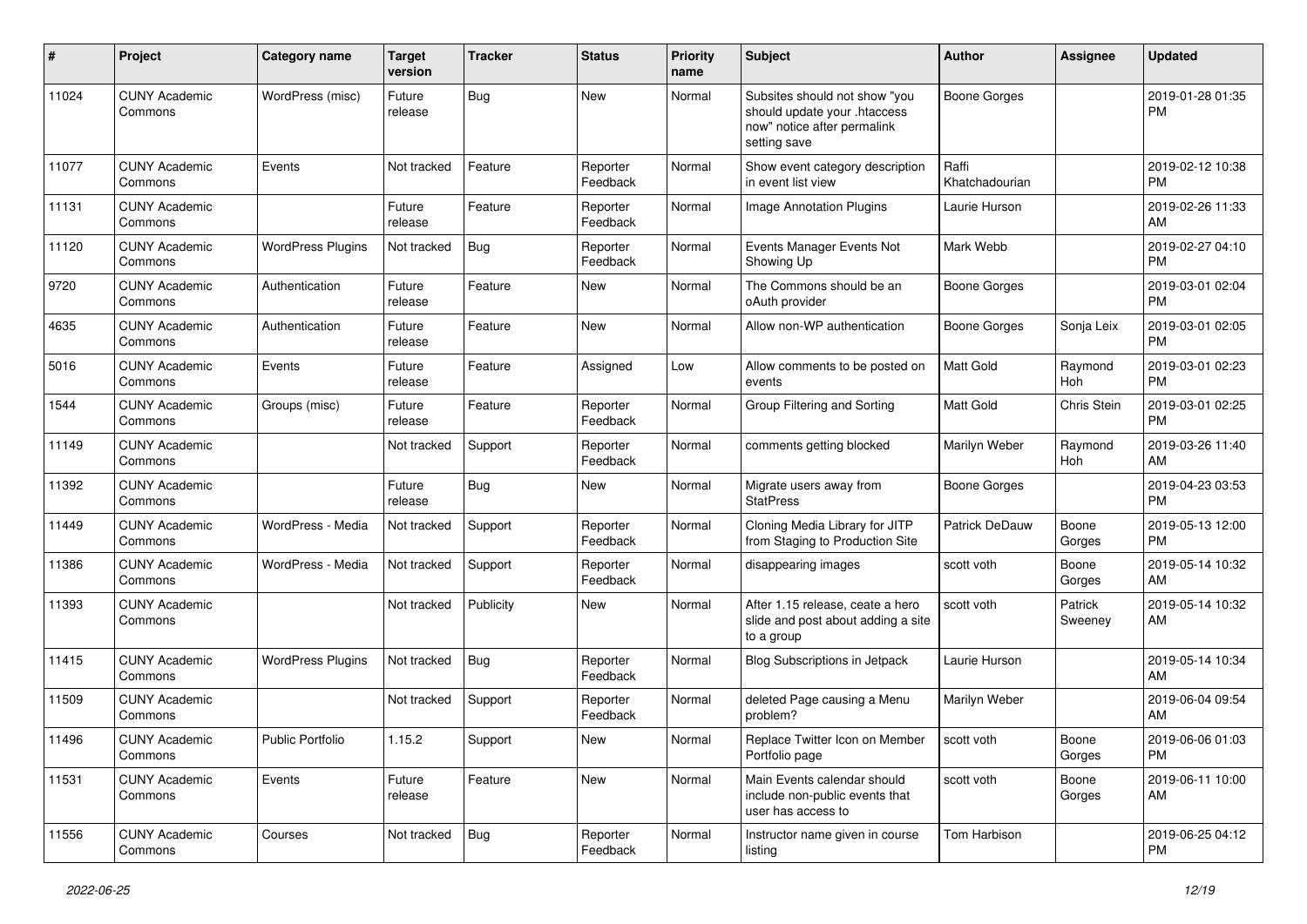| #     | <b>Project</b>                  | <b>Category name</b>     | <b>Target</b><br>version | Tracker       | <b>Status</b>        | <b>Priority</b><br>name | <b>Subject</b>                                                               | <b>Author</b>          | Assignee              | <b>Updated</b>                |
|-------|---------------------------------|--------------------------|--------------------------|---------------|----------------------|-------------------------|------------------------------------------------------------------------------|------------------------|-----------------------|-------------------------------|
| 11624 | <b>CUNY Academic</b><br>Commons | WordPress (misc)         | Not tracked              | Support       | <b>New</b>           | Normal                  | Change pages into posts or swap<br>database for a Commons site?              | Stephen Klein          | Raymond<br><b>Hoh</b> | 2019-07-09 11:04<br>AM        |
| 11493 | <b>CUNY Academic</b><br>Commons | Domain Mapping           | Not tracked              | Support       | Reporter<br>Feedback | Normal                  | Domain Mapping Request - Talia<br>Schaffer                                   | scott voth             | Matt Gold             | 2019-08-06 08:39<br>AM        |
| 11771 | <b>CUNY Academic</b><br>Commons |                          | Not tracked              | Support       | Reporter<br>Feedback | Normal                  | post displays in sections                                                    | Marilyn Weber          |                       | 2019-08-20 10:34<br>AM        |
| 11787 | <b>CUNY Academic</b><br>Commons |                          | Not tracked              | Support       | Reporter<br>Feedback | Normal                  | automated comments notifications   Marilyn Weber<br>on ZenDesk               |                        |                       | 2019-08-26 06:18<br><b>PM</b> |
| 11834 | <b>CUNY Academic</b><br>Commons | <b>Group Files</b>       | Future<br>release        | Feature       | <b>New</b>           | Normal                  | Improved tools for managing<br>group file folders                            | Boone Gorges           | Sonja Leix            | 2019-09-06 03:55<br><b>PM</b> |
| 10678 | <b>CUNY Academic</b><br>Commons |                          | Not tracked              | <b>Bug</b>    | Reporter<br>Feedback | High                    | Newsletter Plugin Not Sending<br><b>Out Newsletters</b>                      | Mark Webb              | Boone<br>Gorges       | 2019-09-16 09:38<br><b>PM</b> |
| 5050  | <b>CUNY Academic</b><br>Commons | Social Paper             | Future<br>release        | Feature       | <b>New</b>           | Low                     | Making comments visible in SP<br>editing mode (SP suggestion #1)             | Marilyn Weber          | Samantha<br>Raddatz   | 2019-09-17 11:10<br><b>PM</b> |
| 10273 | <b>CUNY Academic</b><br>Commons | Registration             | Not tracked              | Support       | Reporter<br>Feedback | Normal                  | users combining CF and campus<br>address                                     | Marilyn Weber          |                       | 2019-09-18 10:58<br>AM        |
| 11879 | <b>CUNY Academic</b><br>Commons |                          | Not tracked              | <b>Bug</b>    | <b>New</b>           | Normal                  | Hypothesis comments appearing<br>on multiple, different pdfs across<br>blogs | Laurie Hurson          | Laurie Hurson         | 2019-09-19 02:39<br><b>PM</b> |
| 11545 | <b>CUNY Academic</b><br>Commons | <b>WordPress Plugins</b> | Not tracked              | Support       | New                  | Normal                  | <b>Twitter searches in WordPress</b>                                         | Gina Cherry            | Matt Gold             | 2019-09-23 01:03<br><b>PM</b> |
| 8666  | <b>CUNY Academic</b><br>Commons | Teaching                 | Not tracked              | Documentation | Assigned             | Normal                  | Create Teaching on the<br>Commons Resource Page                              | Matt Gold              | Laurie Hurson         | 2019-09-23 03:16<br><b>PM</b> |
| 11788 | <b>CUNY Academic</b><br>Commons | <b>WordPress Plugins</b> | Future<br>release        | Support       | Reporter<br>Feedback | Normal                  | Plugin Reguest - Browse Aloud                                                | scott voth             |                       | 2019-09-24 08:42<br>AM        |
| 11848 | <b>CUNY Academic</b><br>Commons |                          | Not tracked              | Support       | Hold                 | Normal                  | a Dean of Faculty wants to share<br>a large file                             | Marilyn Weber          |                       | 2019-09-24 08:44<br>AM        |
| 11860 | <b>CUNY Academic</b><br>Commons | Registration             | Future<br>release        | Feature       | <b>New</b>           | Normal                  | Ensure Students Are Aware They<br>Can Use Aliases At Registration            | scott voth             |                       | 2019-09-24 08:46<br>AM        |
| 11883 | <b>CUNY Academic</b><br>Commons | Help/Codex               | Not tracked              | Support       | <b>New</b>           | Normal                  | Need Embedding Help Page<br>Update (Tableau)                                 | <b>Anthony Wheeler</b> | scott voth            | 2019-09-24 08:49<br>AM        |
| 11517 | <b>CUNY Academic</b><br>Commons |                          | Not tracked              | Feature       | Assigned             | Normal                  | wp-accessibility plugin should not<br>strip 'target="_blank" by default      | <b>Boone Gorges</b>    | Laurie Hurson         | 2019-09-24 09:57<br>AM        |
| 11519 | <b>CUNY Academic</b><br>Commons |                          | Not tracked              | Support       | Assigned             | Normal                  | comment option not appearing                                                 | Marilyn Weber          |                       | 2019-09-24 10:28<br>AM        |
| 11789 | <b>CUNY Academic</b><br>Commons | Courses                  | Future<br>release        | Feature       | <b>New</b>           | Normal                  | Ability to remove item from<br>Courses list                                  | Laurie Hurson          | Sonja Leix            | 2019-09-24 12:28<br><b>PM</b> |
| 8836  | <b>CUNY Academic</b><br>Commons | Blogs (BuddyPress)       | Future<br>release        | Feature       | Assigned             | Normal                  | Redesign site launch process                                                 | <b>Matt Gold</b>       | Boone<br>Gorges       | 2019-10-03 02:49<br><b>PM</b> |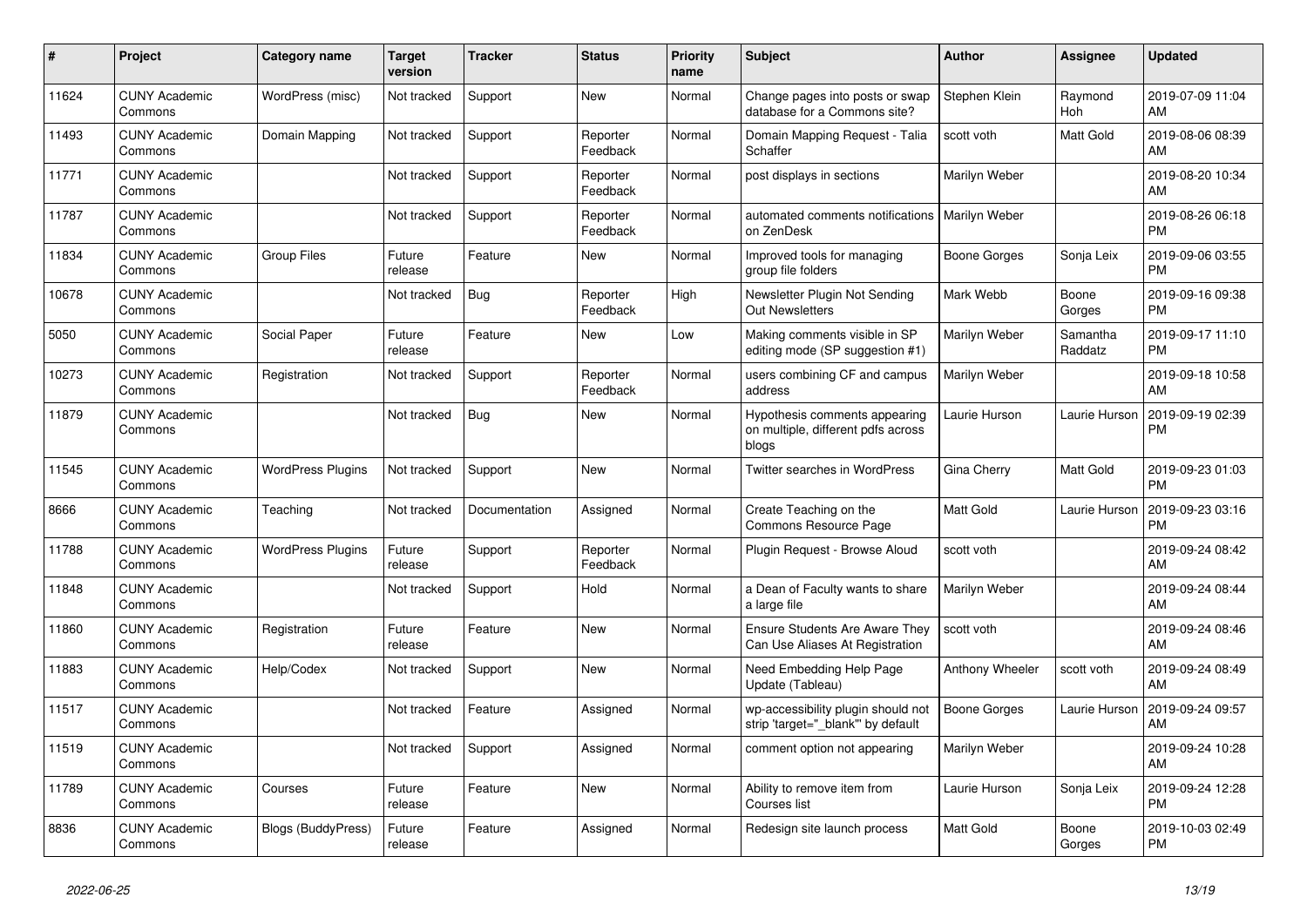| #     | Project                                                                 | <b>Category name</b>       | <b>Target</b><br>version | <b>Tracker</b> | <b>Status</b>        | <b>Priority</b><br>name | <b>Subject</b>                                                                                | <b>Author</b>       | <b>Assignee</b>     | <b>Updated</b>                |
|-------|-------------------------------------------------------------------------|----------------------------|--------------------------|----------------|----------------------|-------------------------|-----------------------------------------------------------------------------------------------|---------------------|---------------------|-------------------------------|
| 12004 | <b>CUNY Academic</b><br>Commons                                         |                            | Not tracked              | Support        | Reporter<br>Feedback | Normal                  | Notifications for spam blog<br>comments                                                       | Gina Cherry         | Raymond<br>Hoh      | 2019-11-01 12:05<br><b>PM</b> |
| 12062 | AD/O365 Transition<br>from NonMatric to<br><b>Matriculated Students</b> |                            |                          | Feature        | In Progress          | Normal                  | create solution and console<br>project                                                        | Emilio Rodriguez    | Emilio<br>Rodriguez | 2019-11-12 03:56<br><b>PM</b> |
| 11945 | <b>CUNY Academic</b><br>Commons                                         | Reckoning                  | Future<br>release        | Feature        | Reporter<br>Feedback | Normal                  | Add Comments bubble to<br>Reckoning views                                                     | <b>Boone Gorges</b> | Boone<br>Gorges     | 2019-11-12 05:14<br><b>PM</b> |
| 12091 | <b>CUNY Academic</b><br>Commons                                         | <b>Group Files</b>         | Future<br>release        | Feature        | New                  | Normal                  | Improved pre-upload file<br>validation for bp-group-documents                                 | <b>Boone Gorges</b> | Boone<br>Gorges     | 2019-11-14 01:21<br><b>PM</b> |
| 11971 | <b>CUNY Academic</b><br>Commons                                         | <b>Email Notifications</b> | Future<br>release        | Bug            | Reporter<br>Feedback | Low                     | Pictures obscured in emailed post<br>notifications                                            | Marilyn Weber       | Raymond<br>Hoh      | 2019-11-21 01:14<br><b>PM</b> |
| 12198 | <b>CUNY Academic</b><br>Commons                                         |                            | Not tracked              | <b>Bug</b>     | Reporter<br>Feedback | Normal                  | Duplicate listing in My Sites                                                                 | Tom Harbison        |                     | 2019-12-09 05:50<br><b>PM</b> |
| 12247 | <b>CUNY Academic</b><br>Commons                                         | Publicity                  | Not tracked              | Support        | New                  | Normal                  | <b>Screenshot of First Commons</b><br>Homepage                                                | scott voth          | scott voth          | 2020-01-14 12:08<br><b>PM</b> |
| 12328 | <b>CUNY Academic</b><br>Commons                                         |                            | Not tracked              | Support        | New                  | Normal                  | Sign up Code for Non-CUNY<br>Faculty                                                          | Laurie Hurson       |                     | 2020-01-28 10:25<br>AM        |
| 12350 | <b>CUNY Academic</b><br>Commons                                         | <b>Blogs (BuddyPress)</b>  | Not tracked              | Support        | Reporter<br>Feedback | Normal                  | URL creation problem                                                                          | Marilyn Weber       |                     | 2020-02-03 11:27<br>AM        |
| 12352 | <b>CUNY Academic</b><br>Commons                                         |                            | Not tracked              | Support        | New                  | Normal                  | "posts list" page builder block<br>option                                                     | Marilyn Weber       |                     | 2020-02-03 01:29<br><b>PM</b> |
| 12360 | <b>CUNY Academic</b><br>Commons                                         | <b>WordPress Themes</b>    | Not tracked              | <b>Bug</b>     | Reporter<br>Feedback | Normal                  | site just says "DANTE We are<br>currently in maintenance mode,<br>please check back shortly." | Marilyn Weber       |                     | 2020-02-04 12:13<br>PM        |
| 12382 | <b>CUNY Academic</b><br>Commons                                         | Membership                 | Not tracked              | Support        | <b>New</b>           | Normal                  | Email request change                                                                          | Marilyn Weber       | Marilyn<br>Weber    | 2020-02-06 12:56<br><b>PM</b> |
| 12392 | <b>CUNY Academic</b><br>Commons                                         | Help/Codex                 | Not tracked              | Documentation  | New                  | Normal                  | <b>Updates to Common Commons</b><br>Questions on Help Page                                    | scott voth          | Margaret<br>Galvan  | 2020-02-11 10:53<br>AM        |
| 12438 | <b>CUNY Academic</b><br>Commons                                         | Courses                    | Not tracked              | <b>Bug</b>     | New                  | Normal                  | Site appearing twice                                                                          | Laurie Hurson       | Boone<br>Gorges     | 2020-02-18 01:34<br><b>PM</b> |
| 12484 | <b>CUNY Academic</b><br>Commons                                         |                            | Not tracked              | Support        | Reporter<br>Feedback | Normal                  | Sign up Code for COIL Course<br>starting in March                                             | Laurie Hurson       | Matt Gold           | 2020-03-02 02:26<br><b>PM</b> |
| 12446 | <b>CUNY Academic</b><br>Commons                                         | Groups (misc)              | Future<br>release        | Feature        | Reporter<br>Feedback | Normal                  | Toggle default site to group forum  <br>posting                                               | Laurie Hurson       | Laurie Hurson       | 2020-03-10 11:57<br>AM        |
| 12573 | <b>CUNY Academic</b><br>Commons                                         | <b>WordPress Plugins</b>   | Future<br>release        | <b>Bug</b>     | New                  | Normal                  | CommentPress Core Issues                                                                      | scott voth          |                     | 2020-03-24 04:32<br>PM        |
| 5581  | <b>CUNY Academic</b><br>Commons                                         | Analytics                  | Future<br>release        | Feature        | Assigned             | Normal                  | Explore alternatives to Google<br>Analytics                                                   | Matt Gold           | Valerie<br>Townsend | 2020-04-17 03:12<br>PM        |
| 10354 | <b>CUNY Academic</b><br>Commons                                         | Public Portfolio           | Future<br>release        | Feature        | New                  | Normal                  | Opt out of Having a Profile Page                                                              | scott voth          | Chris Stein         | 2020-05-12 10:43<br>AM        |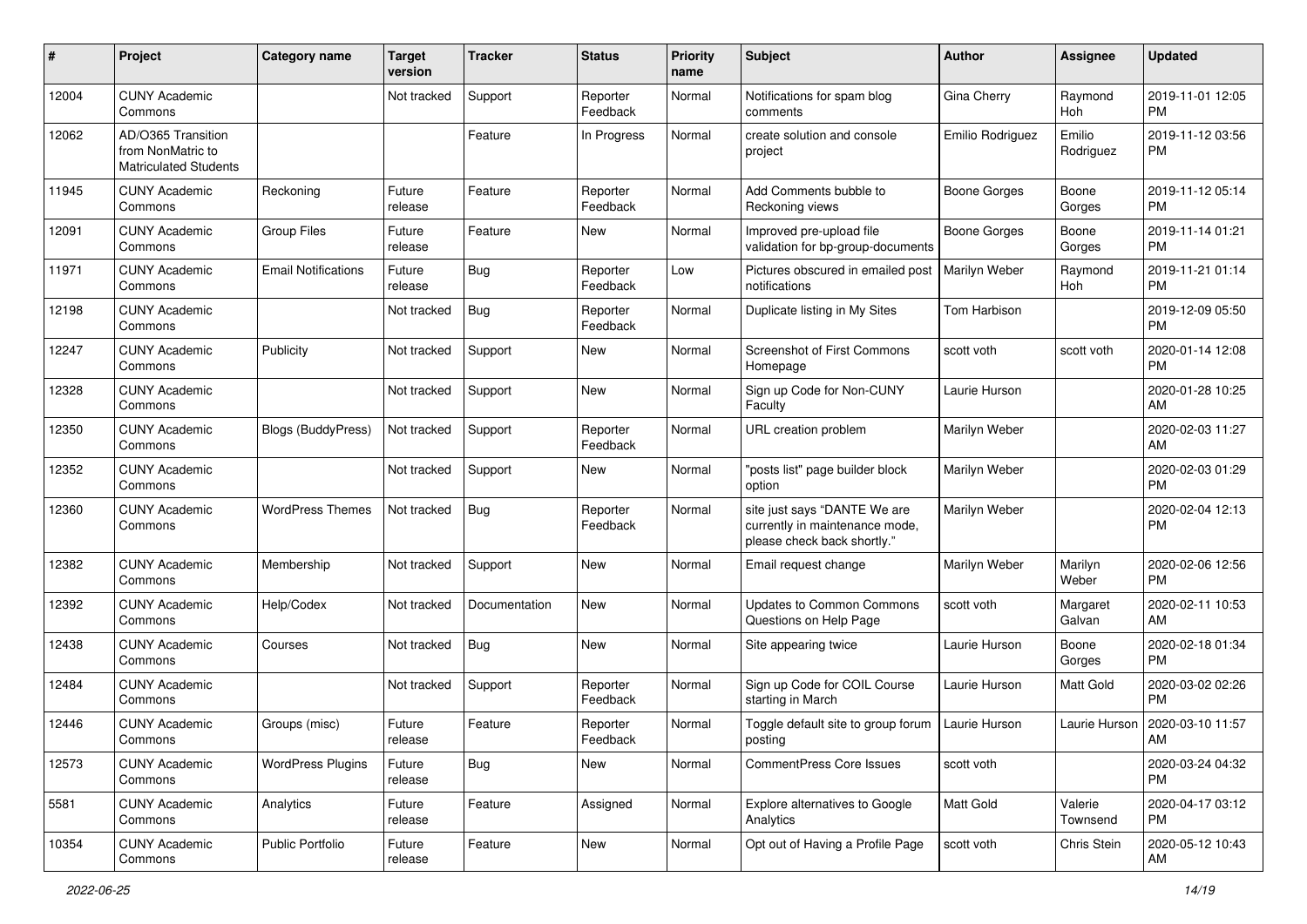| #     | Project                         | <b>Category name</b>     | Target<br>version | <b>Tracker</b> | <b>Status</b>        | <b>Priority</b><br>name | <b>Subject</b>                                                   | <b>Author</b>       | <b>Assignee</b>       | <b>Updated</b>                |
|-------|---------------------------------|--------------------------|-------------------|----------------|----------------------|-------------------------|------------------------------------------------------------------|---------------------|-----------------------|-------------------------------|
| 12741 | <b>CUNY Academic</b><br>Commons | <b>WordPress Plugins</b> | Not tracked       | Support        | Reporter<br>Feedback | Normal                  | Tableau Public Viz Block                                         | Marilyn Weber       | Raymond<br>Hoh        | 2020-05-12 11:00<br>AM        |
| 12911 | <b>CUNY Academic</b><br>Commons |                          | Not tracked       | Feature        | <b>New</b>           | Normal                  | Block access to xmlrpc.php based<br>on User-Agent                | <b>Boone Gorges</b> | Boone<br>Gorges       | 2020-06-09 05:12<br><b>PM</b> |
| 13034 | <b>CUNY Academic</b><br>Commons |                          | Not tracked       | Support        | Reporter<br>Feedback | Normal                  | a site is asking people to join the<br>Commons to get a download | Marilyn Weber       |                       | 2020-07-12 07:23<br>AM        |
| 13048 | <b>CUNY Academic</b><br>Commons | Shortcodes and<br>embeds | Future<br>release | Feature        | <b>New</b>           | Normal                  | Jupyter Notebooks support                                        | Boone Gorges        |                       | 2020-07-14 11:46<br>AM        |
| 3002  | <b>CUNY Academic</b><br>Commons | Search                   | Future<br>release | Feature        | Assigned             | Normal                  | Overhaul CAC search by using<br>external search appliance        | Boone Gorges        | Boone<br>Gorges       | 2020-07-15 03:05<br><b>PM</b> |
| 12436 | <b>CUNY Academic</b><br>Commons |                          | Not tracked       | Bug            | Assigned             | Normal                  | Nightly system downtime                                          | Boone Gorges        |                       | 2020-08-01 09:30<br>AM        |
| 13255 | <b>CUNY Academic</b><br>Commons |                          | Not tracked       | Support        | Reporter<br>Feedback | Normal                  | Accessibility problems                                           | Marilyn Weber       |                       | 2020-09-01 05:48<br><b>PM</b> |
| 13286 | <b>CUNY Academic</b><br>Commons |                          | Not tracked       | Support        | <b>New</b>           | Normal                  | problem connecting with<br><b>WordPress app</b>                  | Marilyn Weber       | Raymond<br>Hoh        | 2020-09-08 11:16<br>AM        |
| 13328 | <b>CUNY Academic</b><br>Commons | Group Forums             | Not tracked       | Bug            | Reporter<br>Feedback | Normal                  | cross-posting in two related<br>groups                           | Marilyn Weber       | Raymond<br><b>Hoh</b> | 2020-09-15 10:39<br><b>PM</b> |
| 13370 | <b>CUNY Academic</b><br>Commons | Group Library            | Future<br>release | Feature        | New                  | Normal                  | Library bulk deletion and folder<br>editing                      | Colin McDonald      | Boone<br>Gorges       | 2020-10-13 10:41<br>AM        |
| 13430 | <b>CUNY Academic</b><br>Commons | Reply By Email           | Not tracked       | <b>Bug</b>     | New                  | Normal                  | Delay in RBE                                                     | Luke Waltzer        | Raymond<br>Hoh        | 2020-10-13 11:16<br>AM        |
| 13466 | <b>CUNY Academic</b><br>Commons | Cavalcade                | Future<br>release | Feature        | <b>New</b>           | Normal                  | Automated cleanup for duplicate<br>Cavalcade tasks               | Boone Gorges        | Boone<br>Gorges       | 2020-10-13 05:24<br><b>PM</b> |
| 7115  | <b>CUNY Academic</b><br>Commons | Groups (misc)            | Future<br>release | Feature        | Reporter<br>Feedback | Normal                  | make licensing info clear during<br>group creation               | Matt Gold           | Raymond<br>Hoh        | 2020-12-08 11:32<br>AM        |
| 13975 | <b>CUNY Academic</b><br>Commons | Social Paper             | Not tracked       | Support        | Reporter<br>Feedback | Normal                  | can't approve comments on<br>Social Paper paper                  | Marilyn Weber       |                       | 2021-02-12 09:33<br>AM        |
| 11968 | JustPublics@365<br>MediaCamp    |                          |                   | Feature        | <b>New</b>           | Normal                  | Nanoscience Retractable Display<br><b>Unit</b>                   | Donald Cherry       | Bonnie<br>Eissner     | 2021-02-19 08:50<br>AM        |
| 13912 | <b>CUNY Academic</b><br>Commons |                          | Not tracked       | Feature        | Hold                 | Low                     | posting "missed schedule"                                        | Marilyn Weber       |                       | 2021-02-23 10:46<br>AM        |
| 14074 | <b>CUNY Academic</b><br>Commons | WordPress (misc)         | Not tracked       | Support        | Reporter<br>Feedback | Normal                  | page password protection<br>problem                              | Marilyn Weber       |                       | 2021-03-02 11:03<br>AM        |
| 14113 | <b>CUNY Academic</b><br>Commons | WordPress (misc)         | Future<br>release | Bug            | Hold                 | Normal                  | Block Editor Not Working on this<br>page - Json error            | scott voth          | Boone<br>Gorges       | 2021-03-05 11:01<br>AM        |
| 14398 | <b>CUNY Academic</b><br>Commons |                          | Not tracked       | Support        | Reporter<br>Feedback | Normal                  | Events plug-in notification<br>problem                           | Marilyn Weber       |                       | 2021-05-11 11:21<br>AM        |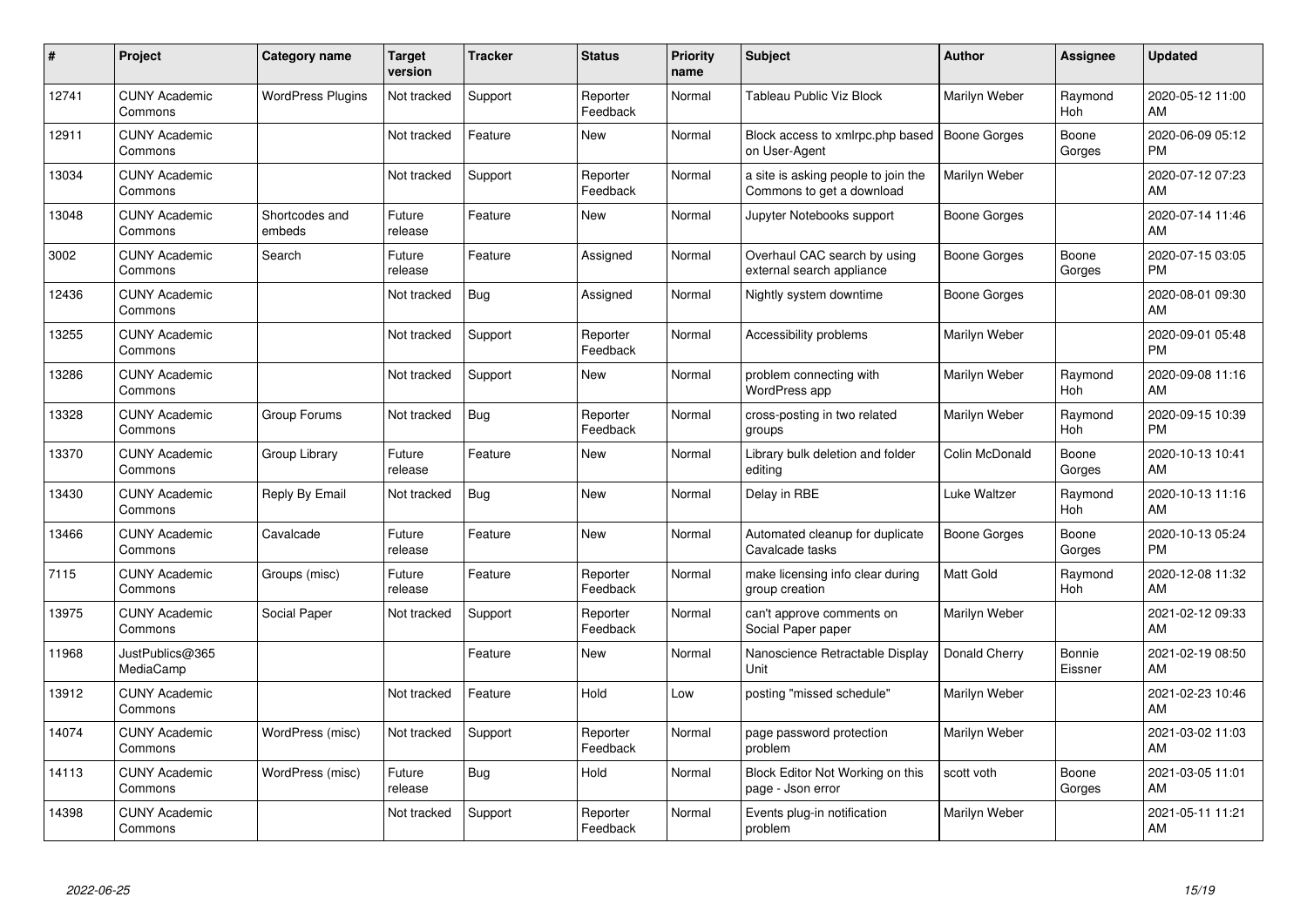| #     | Project                         | <b>Category name</b>       | <b>Target</b><br>version | <b>Tracker</b> | <b>Status</b>        | <b>Priority</b><br>name | Subject                                                                                       | Author                  | <b>Assignee</b>   | <b>Updated</b>                |
|-------|---------------------------------|----------------------------|--------------------------|----------------|----------------------|-------------------------|-----------------------------------------------------------------------------------------------|-------------------------|-------------------|-------------------------------|
| 14483 | <b>CUNY Academic</b><br>Commons | WordPress - Media          | Not tracked              | <b>Bug</b>     | Reporter<br>Feedback | Normal                  | Wordpress PDF Embed Stopped<br>Working after JITP Media Clone                                 | <b>Patrick DeDauw</b>   | Boone<br>Gorges   | 2021-05-20 01:51<br><b>PM</b> |
| 14496 | <b>CUNY Academic</b><br>Commons | Domain Mapping             | Future<br>release        | Bug            | New                  | Normal                  | Mapped domain SSO uses<br>third-party cookies                                                 | Raymond Hoh             | Raymond<br>Hoh    | 2021-05-24 04:03<br><b>PM</b> |
| 13949 | <b>CUNY Academic</b><br>Commons |                            | Not tracked              | <b>Bug</b>     | New                  | Normal                  | Continued debugging of runaway<br>MySQL connections                                           | <b>Matt Gold</b>        | Boone<br>Gorges   | 2021-09-14 10:42<br>AM        |
| 14394 | <b>CUNY Academic</b><br>Commons |                            | Not tracked              | Feature        | <b>New</b>           | Normal                  | Commons News Site - redesign                                                                  | scott voth              | scott voth        | 2021-09-14 10:46<br>AM        |
| 14475 | <b>CUNY Academic</b><br>Commons |                            | Not tracked              | Publicity      | <b>New</b>           | Normal                  | OER Showcase Page                                                                             | Laurie Hurson           | Laurie Hurson     | 2021-09-14 10:46<br>AM        |
| 14538 | <b>CUNY Academic</b><br>Commons |                            | Not tracked              | Support        | Reporter<br>Feedback | Normal                  | Weebly To Commons                                                                             | Laurie Hurson           |                   | 2021-09-14 10:47<br>AM        |
| 14629 | <b>CUNY Academic</b><br>Commons |                            | Not tracked              | Bug            | Reporter<br>Feedback | Normal                  | Possible Post Order Bug?                                                                      | <b>Syelle Graves</b>    |                   | 2021-09-14 10:47<br>AM        |
| 14784 | <b>CUNY Academic</b><br>Commons |                            |                          | Support        | Reporter<br>Feedback | Normal                  | User report of logo problem when<br>using Customizer theme                                    | Marilyn Weber           |                   | 2021-09-17 10:25<br>AM        |
| 14792 | <b>CUNY Academic</b><br>Commons |                            |                          | <b>Bug</b>     | New                  | Normal                  | Inconsistent email notifications<br>from gravity forms                                        | Raffi<br>Khatchadourian |                   | 2021-10-04 01:50<br><b>PM</b> |
| 14842 | <b>CUNY Academic</b><br>Commons |                            | Not tracked              | Support        | Reporter<br>Feedback | Normal                  | Question about widgets and block<br>editor                                                    | Gina Cherry             |                   | 2021-10-06 03:01<br><b>PM</b> |
| 14900 | <b>CUNY Academic</b><br>Commons |                            | Not tracked              | Support        | Reporter<br>Feedback | Normal                  | previous theme?                                                                               | Marilyn Weber           |                   | 2021-10-25 10:31<br>AM        |
| 14911 | <b>CUNY Academic</b><br>Commons | <b>WordPress Themes</b>    | Not tracked              | Support        | New                  | Normal                  | Twentytwentyone theme                                                                         | Marilyn Weber           |                   | 2021-10-28 10:37<br>AM        |
| 14936 | <b>CUNY Academic</b><br>Commons |                            |                          | <b>Bug</b>     | <b>New</b>           | Normal                  | Commons websites blocked by<br>SPS campus network                                             | Laurie Hurson           |                   | 2021-11-03 03:57<br><b>PM</b> |
| 14940 | <b>CUNY Academic</b><br>Commons |                            |                          | Bug            | New                  | Normal                  | Discrepancy between Commons<br>profile "sites" and actual # of sites                          | Laurie Hurson           |                   | 2021-11-08 11:09<br>AM        |
| 12042 | <b>CUNY Academic</b><br>Commons | <b>Email Notifications</b> | Future<br>release        | Feature        | <b>New</b>           | Normal                  | Improved error logging for BPGES<br>send queue                                                | <b>Boone Gorges</b>     | Boone<br>Gorges   | 2021-11-19 12:25<br><b>PM</b> |
| 13358 | <b>CUNY Academic</b><br>Commons | Group Forums               | Future<br>release        | Feature        | New                  | Normal                  | Improved UI for group forum<br>threading settings                                             | <b>Boone Gorges</b>     | Raymond<br>Hoh    | 2021-11-19 12:27<br><b>PM</b> |
| 13199 | <b>CUNY Academic</b><br>Commons | Group Forums               | Future<br>release        | Feature        | New                  | Normal                  | Favoring Groups over bbPress<br>plugin                                                        | Colin McDonald          | Colin<br>McDonald | 2021-11-19 12:28<br>PM        |
| 14309 | <b>CUNY Academic</b><br>Commons | Group Library              | Future<br>release        | Feature        | New                  | Normal                  | Better handling of<br>bp_group_document file<br>download attempts when file is<br>not present | <b>Boone Gorges</b>     | Boone<br>Gorges   | 2021-11-19 12:28<br><b>PM</b> |
| 13650 | <b>CUNY Academic</b><br>Commons | Group Library              | Future<br>release        | Feature        | New                  | Normal                  | Forum Attachments in Group<br>Library                                                         | Laurie Hurson           |                   | 2021-11-19 12:30<br><b>PM</b> |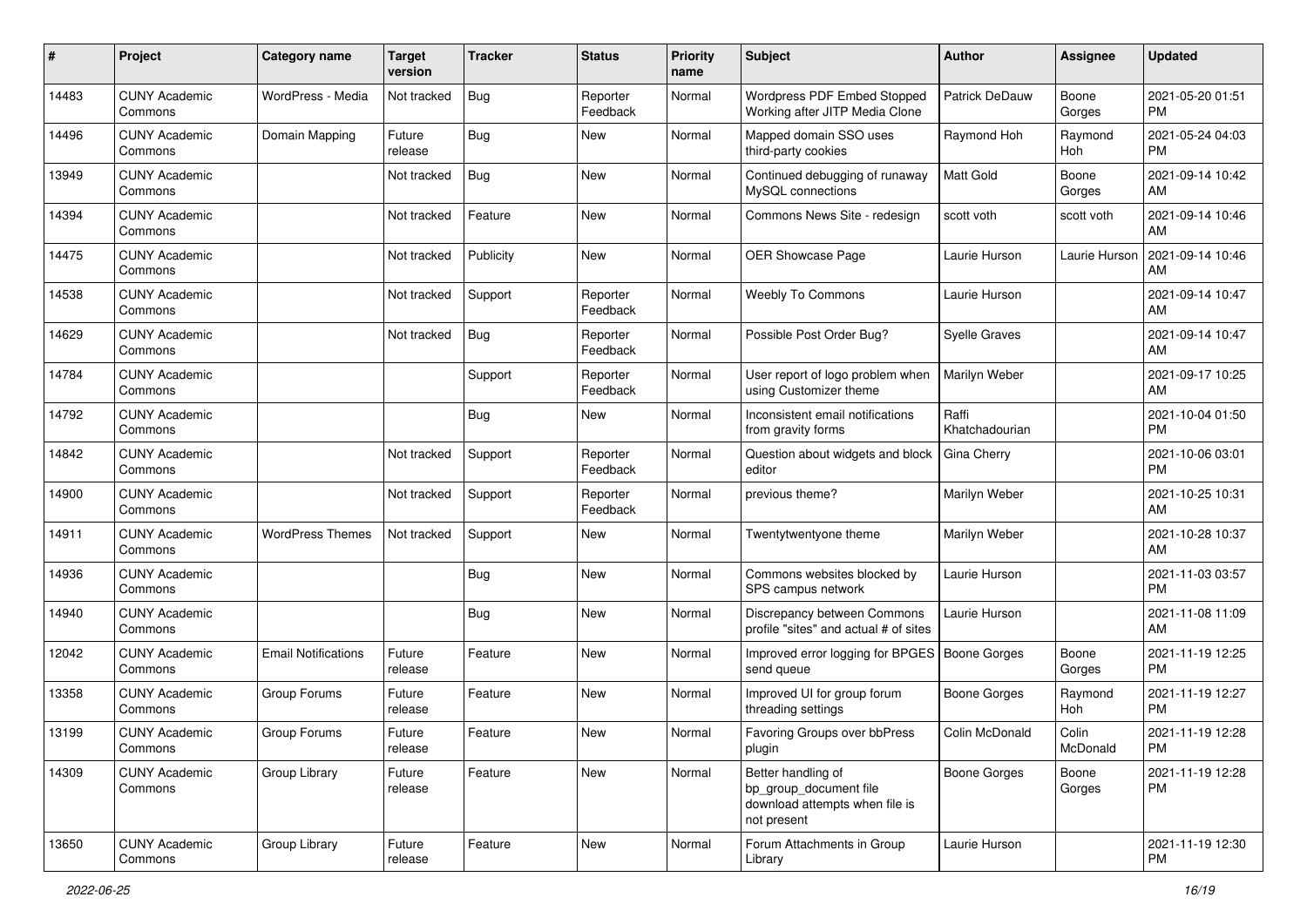| #     | Project                         | <b>Category name</b>        | <b>Target</b><br>version | <b>Tracker</b> | <b>Status</b>        | <b>Priority</b><br>name | <b>Subject</b>                                                | <b>Author</b>           | Assignee        | <b>Updated</b>                |
|-------|---------------------------------|-----------------------------|--------------------------|----------------|----------------------|-------------------------|---------------------------------------------------------------|-------------------------|-----------------|-------------------------------|
| 10580 | <b>CUNY Academic</b><br>Commons | Information<br>Architecture | Future<br>release        | Design/UX      | <b>New</b>           | Normal                  | Primary nav item review                                       | Boone Gorges            | Sara Cannon     | 2021-11-19 12:37<br><b>PM</b> |
| 13331 | <b>CUNY Academic</b><br>Commons | Site cloning                | Future<br>release        | Bug            | <b>New</b>           | Normal                  | Combine Site Template and<br>Clone operations                 | Boone Gorges            | Jeremy Felt     | 2021-11-19 12:39<br><b>PM</b> |
| 13835 | <b>CUNY Academic</b><br>Commons | WordPress (misc)            | Future<br>release        | Feature        | <b>New</b>           | Normal                  | Allow OneSearch widget to have<br>'CUNY' as campus            | <b>Boone Gorges</b>     | Boone<br>Gorges | 2021-11-19 12:39<br><b>PM</b> |
| 10226 | <b>CUNY Academic</b><br>Commons | Courses                     | Future<br>release        | Feature        | <b>New</b>           | Normal                  | Add "My Courses" to drop down<br>list                         | scott voth              | Boone<br>Gorges | 2021-11-19 12:42<br><b>PM</b> |
| 14983 | <b>CUNY Academic</b><br>Commons | WordPress (misc)            | Not tracked              | Support        | Reporter<br>Feedback | Normal                  | 'Read More" tag not working                                   | Rebecca Krisel          | Raymond<br>Hoh  | 2021-11-23 01:17<br><b>PM</b> |
| 14987 | <b>CUNY Academic</b><br>Commons | <b>WordPress Plugins</b>    | Future<br>release        | <b>Bug</b>     | New                  | Normal                  | Elementor update causes<br>database freeze-up                 | Boone Gorges            | Boone<br>Gorges | 2021-11-29 12:02<br><b>PM</b> |
| 14908 | <b>CUNY Academic</b><br>Commons | Performance                 |                          | Bug            | <b>New</b>           | Normal                  | Stale object cache on cdev                                    | Raymond Hoh             | Boone<br>Gorges | 2021-12-07 09:45<br>AM        |
| 14994 | <b>CUNY Academic</b><br>Commons | cdev.gc.cuny.edu            | Not tracked              | Support        | In Progress          | Normal                  | Clear Cache on CDEV                                           | scott voth              | Raymond<br>Hoh  | 2021-12-07 03:51<br><b>PM</b> |
| 15045 | <b>CUNY Academic</b><br>Commons |                             |                          | Support        | <b>New</b>           | Normal                  | no result for KCeL in the search<br>box on the commons        | Marilyn Weber           |                 | 2021-12-10 11:29<br>AM        |
| 14184 | <b>CUNY Academic</b><br>Commons | <b>Public Portfolio</b>     | Future<br>release        | Feature        | <b>New</b>           | Normal                  | Centralized mechanism for storing<br>Campus affiliations      | Boone Gorges            | Boone<br>Gorges | 2022-01-04 11:35<br>AM        |
| 14504 | <b>CUNY Academic</b><br>Commons |                             | Not tracked              | Publicity      | Reporter<br>Feedback | Normal                  | Adding showcases to home page<br>menu                         | Laurie Hurson           | Boone<br>Gorges | 2022-01-19 03:26<br><b>PM</b> |
| 15260 | <b>CUNY Academic</b><br>Commons |                             |                          | Support        | Reporter<br>Feedback | Normal                  | Diacritical markings   European<br><b>Stages</b>              | Marilyn Weber           |                 | 2022-02-04 08:16<br>AM        |
| 15242 | <b>CUNY Academic</b><br>Commons | Performance                 | Not tracked              | Bug            | Reporter<br>Feedback | Normal                  | Slugist site                                                  | Raffi<br>Khatchadourian | Boone<br>Gorges | 2022-02-07 11:14<br>AM        |
| 15176 | <b>CUNY Academic</b><br>Commons |                             | Not tracked              | Support        | Reporter<br>Feedback | Normal                  | Archiving Q Writing & Old<br>Wordpress Sites on the Commons   | Laurie Hurson           |                 | 2022-02-08 10:28<br>AM        |
| 15370 | <b>CUNY Academic</b><br>Commons |                             |                          | Support        | Reporter<br>Feedback | Normal                  | All-in-One Event Calendar?                                    | Marilyn Weber           |                 | 2022-02-17 11:03<br>AM        |
| 15516 | <b>CUNY Academic</b><br>Commons | <b>WordPress Plugins</b>    |                          | <b>Bug</b>     | Reporter<br>Feedback | Normal                  | Can't publish or save draft of post<br>on wordpress.com       | Raffi<br>Khatchadourian | Raymond<br>Hoh  | 2022-03-02 05:52<br><b>PM</b> |
| 15565 | <b>CUNY Academic</b><br>Commons |                             |                          | Support        | New                  | Normal                  | Events - send updates to an email   Marilyn Weber<br>listserv |                         |                 | 2022-03-10 01:06<br><b>PM</b> |
| 15757 | <b>CUNY Academic</b><br>Commons |                             |                          | Bug            | New                  | Normal                  | Members # do not match                                        | Laurie Hurson           |                 | 2022-03-30 04:52<br><b>PM</b> |
| 15767 | <b>CUNY Academic</b><br>Commons | WordPress (misc)            |                          | Support        | <b>New</b>           | Normal                  | Site loading slowly                                           | scott voth              | Boone<br>Gorges | 2022-04-04 08:56<br><b>PM</b> |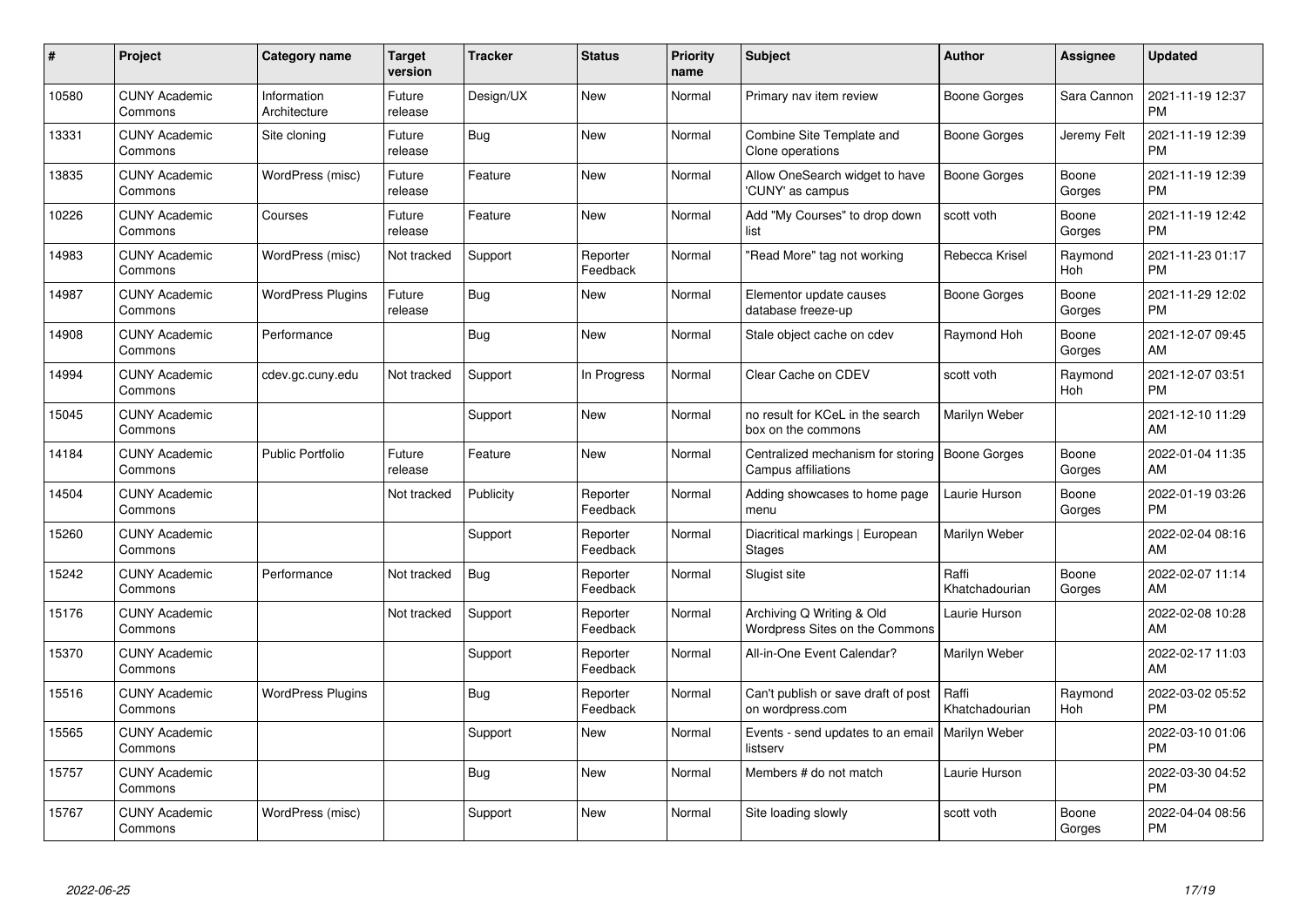| #     | Project                         | <b>Category name</b>           | <b>Target</b><br>version | <b>Tracker</b> | <b>Status</b>        | <b>Priority</b><br>name | <b>Subject</b>                                                | <b>Author</b>    | <b>Assignee</b>       | <b>Updated</b>                |
|-------|---------------------------------|--------------------------------|--------------------------|----------------|----------------------|-------------------------|---------------------------------------------------------------|------------------|-----------------------|-------------------------------|
| 15816 | <b>CUNY Academic</b><br>Commons |                                | Not tracked              | Support        | <b>New</b>           | Normal                  | slow loading at SPS                                           | Marilyn Weber    |                       | 2022-04-05 01:26<br><b>PM</b> |
| 15923 | <b>CUNY Academic</b><br>Commons |                                | Not tracked              | Feature        | Reporter<br>Feedback | Normal                  | <b>Bellows Plugin Adjustments</b>                             | Laurie Hurson    |                       | 2022-04-20 10:10<br>AM        |
| 15685 | <b>CUNY Academic</b><br>Commons |                                |                          | Support        | New                  | High                    | problem with chrome?                                          | Marilyn Weber    |                       | 2022-04-25 03:40<br><b>PM</b> |
| 8900  | <b>CUNY Academic</b><br>Commons | Accessibility                  | Future<br>release        | Feature        | Assigned             | Normal                  | Look into tools to enforce<br>accessibility in WP environment | Matt Gold        | Boone<br>Gorges       | 2022-04-26 11:59<br>AM        |
| 8901  | <b>CUNY Academic</b><br>Commons | Accessibility                  | Future<br>release        | Feature        | Assigned             | Normal                  | Theme analysis for accessibility                              | <b>Matt Gold</b> | Boone<br>Gorges       | 2022-04-26 11:59<br>AM        |
| 8835  | <b>CUNY Academic</b><br>Commons | Blogs (BuddyPress)             | Future<br>release        | Feature        | New                  | Normal                  | Extend cuny is shortlinks to sites                            | Luke Waltzer     | Boone<br>Gorges       | 2022-04-26 11:59<br>AM        |
| 11243 | <b>CUNY Academic</b><br>Commons | BuddyPress (misc)              | Future<br>release        | Bug            | <b>New</b>           | Normal                  | Audit bp-custom.php                                           | Raymond Hoh      | Raymond<br><b>Hoh</b> | 2022-04-26 11:59<br>AM        |
| 11843 | <b>CUNY Academic</b><br>Commons | WordPress (misc)               | Future<br>release        | Design/UX      | <b>New</b>           | Normal                  | Tweaking the Gutenberg Editor<br>Interface                    | Laurie Hurson    |                       | 2022-04-26 12:00<br><b>PM</b> |
| 10380 | <b>CUNY Academic</b><br>Commons | WordPress (misc)               | Future<br>release        | Feature        | In Progress          | Normal                  | Remove blacklisted plugins                                    | Boone Gorges     |                       | 2022-04-26 12:00<br><b>PM</b> |
| 14787 | <b>CUNY Academic</b><br>Commons | <b>Plugin Packages</b>         | Future<br>release        | Feature        | <b>New</b>           | Normal                  | Creating a "Design" plugin<br>package                         | Laurie Hurson    | scott voth            | 2022-04-27 04:56<br><b>PM</b> |
| 16099 | <b>CUNY Academic</b><br>Commons |                                |                          | Support        | Reporter<br>Feedback | Normal                  | request for Newsletter Glue                                   | Marilyn Weber    |                       | 2022-05-13 12:14<br><b>PM</b> |
| 16092 | <b>CUNY Academic</b><br>Commons |                                | Future<br>release        | Feature        | Hold                 | Normal                  | Don't show main site in Site<br>search results                | Boone Gorges     | Boone<br>Gorges       | 2022-05-17 03:12<br><b>PM</b> |
| 16110 | <b>CUNY Academic</b><br>Commons |                                |                          | Support        | Reporter<br>Feedback | Normal                  | remove Creative Commons<br>license from pages?                | Marilyn Weber    | Raymond<br>Hoh        | 2022-05-17 06:11<br><b>PM</b> |
| 15210 | <b>CUNY Academic</b><br>Commons | Analytics                      | Not tracked              | Design/UX      | <b>New</b>           | Normal                  | Google Analytics improvements                                 | Colin McDonald   | Boone<br>Gorges       | 2022-05-24 10:47<br>AM        |
| 15883 | <b>CUNY Academic</b><br>Commons |                                | 2.1.0                    | Feature        | <b>New</b>           | Normal                  | Release BPGES update                                          | Boone Gorges     | Boone<br>Gorges       | 2022-05-26 10:39<br>AM        |
| 13891 | <b>CUNY Academic</b><br>Commons | Internal Tools and<br>Workflow | 2.1.0                    | Feature        | <b>New</b>           | Normal                  | Migrate automated linting to<br>GitHub Actions                | Boone Gorges     | Jeremy Felt           | 2022-05-26 10:45<br>AM        |
| 15194 | <b>CUNY Academic</b><br>Commons | Internal Tools and<br>Workflow | 2.1.0                    | Feature        | <b>New</b>           | Normal                  | PHPCS sniff for un-restored<br>switch to blog() calls         | Boone Gorges     | Jeremy Felt           | 2022-05-26 10:45<br>AM        |
| 15604 | <b>CUNY Academic</b><br>Commons | <b>Email Notifications</b>     | Future<br>release        | Feature        | Assigned             | Normal                  | <b>Restructure Commons Group</b><br>Digest Email Messages     | <b>Matt Gold</b> | Boone<br>Gorges       | 2022-05-26 10:45<br>AM        |
| 13946 | <b>CUNY Academic</b><br>Commons | <b>WordPress Plugins</b>       | 2.1.0                    | Support        | Assigned             | Normal                  | Custom Embed handler For<br>OneDrive files                    | scott voth       | Raymond<br>Hoh        | 2022-05-26 10:46<br>AM        |